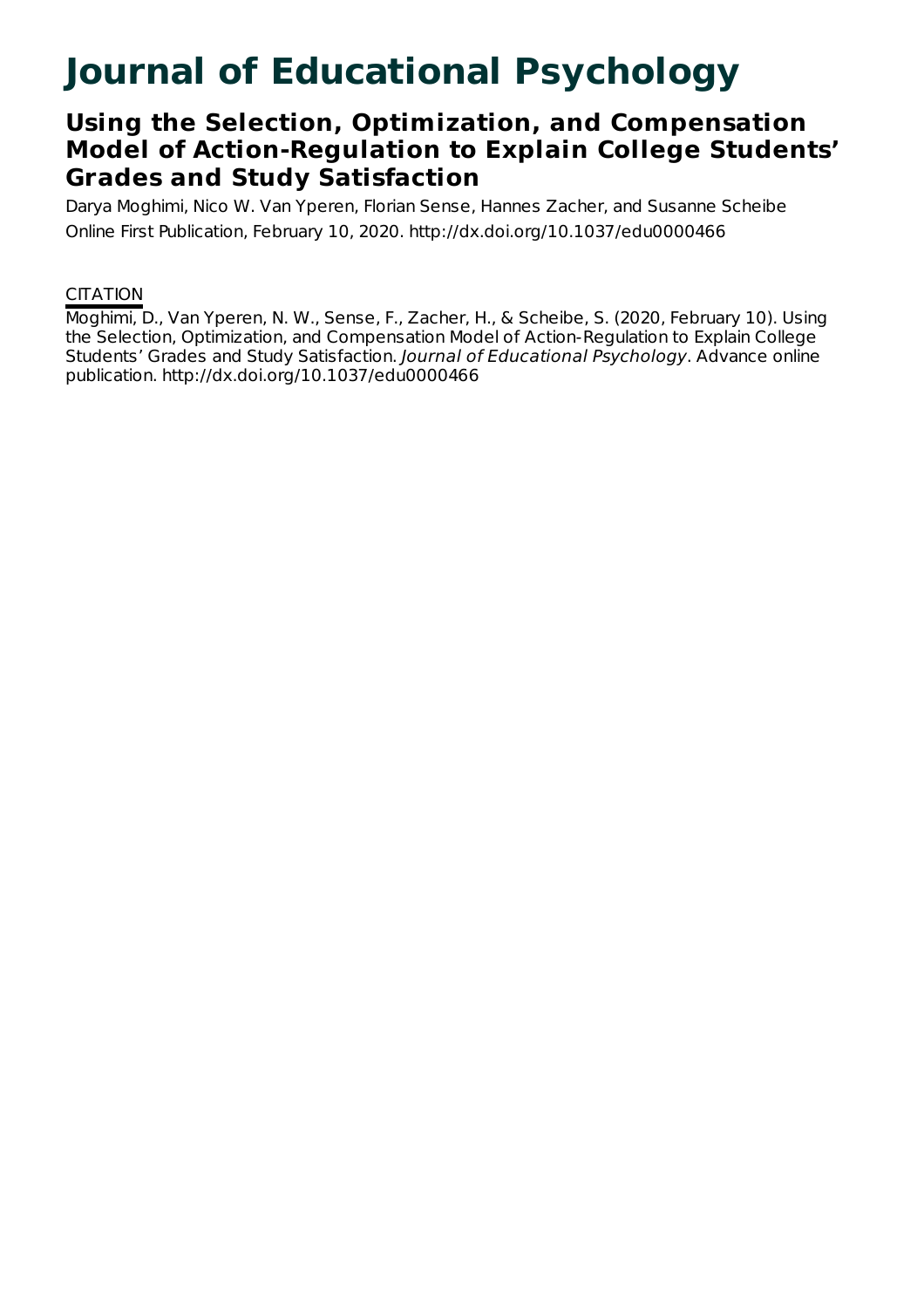

http://dx.doi.org[/10.1037/edu0000466](http://dx.doi.org/10.1037/edu0000466)

### Using the Selection, Optimization, and Compensation Model of Action-Regulation to Explain College Students' Grades and Study Satisfaction

Darya Moghimi, Nico W. Van Yperen, and Florian Sense University of Groningen

Hannes Zacher Leipzig University

#### Susanne Scheibe University of Groningen

Statistics on study disruptions and delays and their negative impact on academic performance call for action-regulation strategies that students can use to manage their performance and well-being. In the present research, we rely on the action-regulation model of selection, optimization, and compensation (SOC), which was developed in the life span developmental literature. The aim of the present study was to establish indirect links between two specific SOC components (i.e., elective selection and optimization) and study outcomes (i.e., end-of-first-year average grade and study satisfaction) through higher self-efficacy beliefs. In 2 prospective studies conducted during 2 subsequent academic years, we tested our research model with first-year undergraduate students  $(n = 366$  in Study 1 and  $n = 242$  in Study 2). Results of both studies indicate that there are positive indirect relations between optimization, but not elective selection, and favorable study outcomes through self-efficacy beliefs. The present study contributes to SOC theory and the educational sciences by showing that the SOC model of action-regulation can be helpful in explaining college students' grades and study satisfaction.

#### *Educational Impact and Implications Statement*

Statistics on study disruptions and delays and their negative impact on academic performance call for action-regulation strategies that students can use to manage their performance and well-being. In the present research, we apply the action-regulation model of selection, optimization, and compensation (SOC), which was developed in the life span developmental literature, to the educational context. We argue that students can use these action-regulation components to manage their academic performance and satisfaction. In two studies, we demonstrate that first-year college students' grades and study satisfaction can be explained by the action-regulation component of optimization through self-efficacy beliefs. Based on these findings, we recommend teaching students optimization techniques and provide them with the means that they need to facilitate their goal pursuit.

*Keywords:* action-regulation, self-efficacy, goal-setting, SOC, academic outcomes

The first year of college can be challenging. Students have to adapt to a new environment, possibly live far away from family and friends, create new social networks, and face new academic challenges. The American College Health Association (2017) reported that reasons for prolonged study disruptions or decreased academic performance in over 63,000 students include stress (30.6%), anxiety (24.2%), depression (15.9%), and homesickness (4%). Many first-year students suffer from burnout and withdrawal intentions because they feel that their efforts remain unrewarded (Williams, Dziurawiec, & Heritage, 2018). These disquieting numbers call for a greater focus on action-regulation strategies strategies to monitor performance in the form of goal-setting and goal-pursuit—that students can use to manage stressful life and study situations, and to maintain satisfactory levels of grades and study satisfaction. Study satisfaction and grades have received a great deal of attention in educational research. For instance, academic performance in the form of grades is considered a relevant predictor of future academic performance beyond grades

Darya Moghimi, Nico W. Van Yperen, and Florian Sense, Department of Psychology, University of Groningen; Hannes Zacher, Department of Psychology, Leipzig University; Susanne Scheibe, Department of Psychology, University of Groningen.

Parts of this research were presented at the 51st Conference of the German Psychological Society from September 15–20, 2018, Frankfurt, Germany.

Correspondence concerning this article should be addressed to Nico W. Van Yperen, Department of Psychology, University of Groningen, Grote Kruisstraat 2/1, 9712 TS Groningen, the Netherlands. E-mail: [n.van.yperen@rug.nl](mailto:n.van.yperen@rug.nl)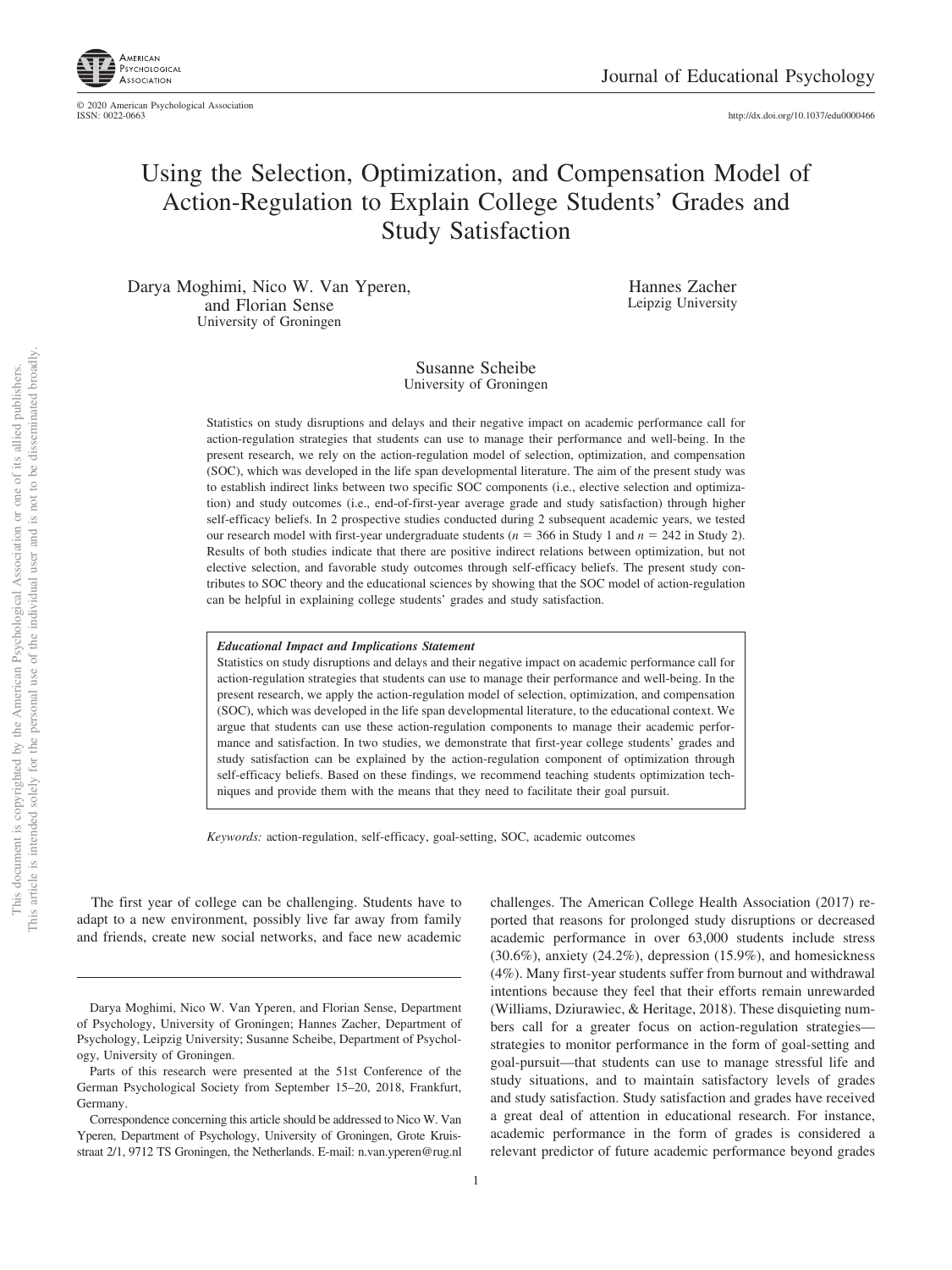(e.g., research productivity or faculty evaluations of students; Kuncel & Hezlett, 2007), the number of job interviews students will be invited to after graduation (Ming Chia, 2005), and future job performance (Roth, BeVier, Switzer, & Schippmann, 1996). Furthermore, it has been established that study satisfaction is associated with general psychological well-being (Winefield, 1993) and better performance (e.g., Douglas, McClelland, & Davies, 2008; Horton & Snyder, 2009).

Given the importance of these study outcomes, the predictors of grades and study satisfaction have also been the focus of many previous studies. Academic performance is often attributed to environmental factors, such as a supportive and communicative study environment (e.g., Douglas et al., 2008) or service quality at the college (e.g., Clemes, Gan, & Kao, 2008). Yet, it is also influenced by individual difference variables, such as personality (e.g., Poropat, 2009), achievement motivation (e.g., Harackiewicz, Barron, Tauer, Carter, & Elliot, 2000), or self-regulation defined as metacognition and self-monitoring (e.g., Duckworth, White, Matteucci, Shearer, & Gross, 2016; Pintrich & De Groot, 1990; B. J. Zimmerman & Pons, 1986).

Notably, self-regulation in academic settings has often been defined within the framework of self-regulated learning, including aspects such as following instructions, setting learning goals, managing time, seeking help when needed, and monitoring performance (e.g., Hiemstra & Van Yperen, 2015; Schunk & Ertmer, 2000). A related approach is the action-regulation model of selection, optimization, and compensation (SOC; Baltes, 1997; Baltes & Baltes, 1990). The SOC model was developed within the life span context, but to date, it is considered a more general model of action-regulation in different life and achievement domains (Freund & Baltes, 2000). This coherent and well-established model states that the use of four groups of strategies can help people maintain performance and well-being in demanding situations, especially in situations that are marked by a mismatch between demands, resources, and selected goals. Specifically, the SOC model proposes that individuals can actively allocate their personal resources to achieve their goals by making use of elective selection (prioritization of some goals over others in line with preferences), loss-based selection (reorganization of goal hierarchies in response to resource losses), optimization (resources investment and goal pursuit), and compensation (resources substitution in case of a loss; Freund & Baltes, 2000).

Remarkably, to date, the SOC model has been largely neglected in the educational sciences. However, as shown in [Figure 1](#page-2-0) and elaborated below, we argue that the action-regulation components of elective selection and optimization (but not loss-based selection and compensation) are also useful for explaining college students' grades and study satisfaction, which is assumed to be channeled through their self-efficacy beliefs. Self-efficacy beliefs are personal judgments of one's capabilities to engage in certain actions to attain self-selected or designated goals (Bandura, 1993). In line with our research model (see [Figure 1\)](#page-2-0), self-efficacy beliefs have consistently been identified as a positive predictor of academic performance and well-being (Judge & Bono, 2001).

Applying life span and action-regulation models such as SOC in the educational domain may not only benefit students in terms of their academic performance and study satisfaction. Having learned to successfully apply action-regulation strategies may also facilitate students' school-to-work transition (see Heckhausen &



<span id="page-2-0"></span>*Figure 1.* Hypothesized research model (coefficients are presented in [Tables 2](#page-8-0) and [4\)](#page-10-0).

Farruggia, 2003). At the same time, by applying SOC theory in the educational domain, SOC theory itself can benefit immensely, for example, by adding to the importance of the theory in the literature on life span motivation and the organizational sciences.

In the past, there have been theoretical arguments for incorporating life span and developmental psychology theories to higher education and adult learners (e.g., Haase, Heckhausen, & Wrosch, 2013; Heckhausen, Wrosch, & Schulz, 2010). For instance, Sutherland (1999) argued that Piaget's stage theory, originally developed to understand thinking and learning in children, is also relevant to adult learners. Specifically, Sutherland argued that applying this theory of child development to adults could both lead to a better understanding of adults and help further develop theory by testing it in different contexts. In the present study, we have similar intentions and argue that our study contributes to the educational and action-regulation literatures in three ways.

First, by testing our research model (see [Figure 1\)](#page-2-0), we sought to replicate and extend studies that showed that the use of SOC components is positively associated with performance and wellbeing in education (e.g., Gestsdottir & Lerner, 2007; [S. M. Zim](#page-16-0)[merman, Phelps, & Lerner, 2007\)](#page-16-0), work (e.g., Müller et al., 2013; Schmitt, Zacher, & Frese, 2012), and life-management contexts (e.g., [Chou & Chi, 2002\)](#page-13-0). Second, we extend previous research on SOC by exploring the underlying mechanisms that take place when students engage in SOC. That is, we tested whether the use of elective selection and optimization is indirectly and positively associated with college students' grades and study satisfaction through self-efficacy beliefs. Currently, the mechanisms through which SOC unfolds its beneficial effects are not well-understood (Moghimi, Zacher, Scheibe, & Van Yperen, 2017). Third, we combined the life span model of SOC with the motivational concept of self-efficacy in the educational context to gain new insights into the generalizability of the SOC model to other contexts. It has been shown that regulatory processes are subject to growth and changes during adolescence. There have been empirical studies showing that goals change throughout the life span, which implies that also the motivation to engage in certain actions changes throughout the life span (Moghimi, Scheibe, & Freund, 2019). For instance, a study by Penningroth and Scott (2012) confirms the need for situating motivational processes in the life span context by showing that younger adults reported goals that were focused on knowledge acquisition in the future, whereas older adults were more likely to adopt goals that focused on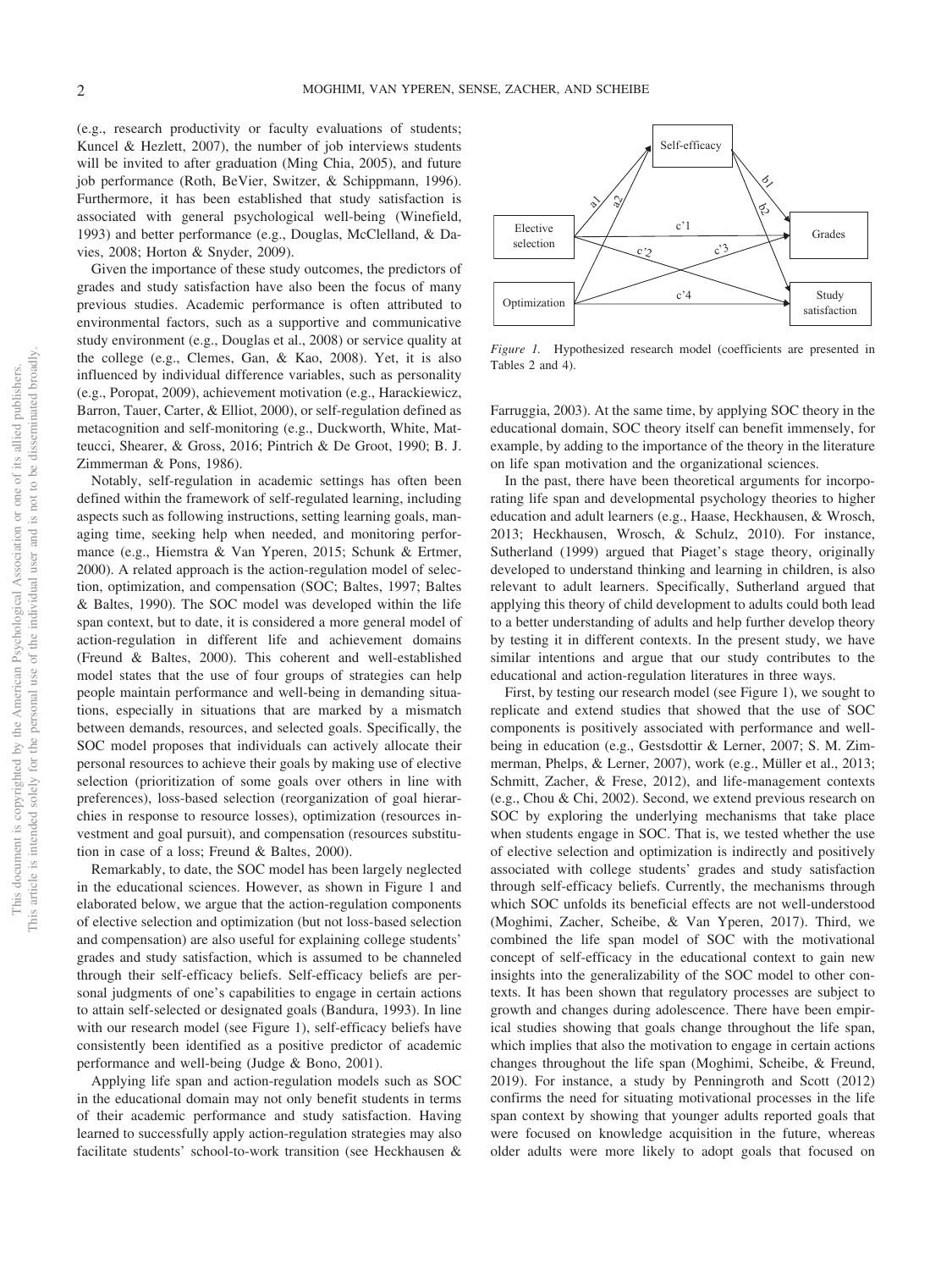maintenance and loss-prevention (also see Ebner, Freund, & Baltes, 2006). By incorporating the action-regulation model of SOC in the college context, this study bridges the gap between life span research and motivation research among younger adults.

#### **The Selection, Optimization, Compensation (SOC) Model**

The SOC model is a metatheory of human development (Baltes, 1997; Baltes & Baltes, 1990). The theory states that at each stage of the human life span, individuals are at times confronted with mismatches between the resources that are available to them, the goals that they have set for themselves, and the demands that are imposed on them (e.g., new environment, increased learning requirements, social pressure to fit in). While some stages of life are marked by greater mismatches than others, at all developmental stages (e.g., toddler, adolescence, adulthood), individuals can manage their lives and actively master the mentioned mismatches by engaging in SOC strategies (Baltes & Baltes, 1990; Freund & Baltes, 2000).

In the present study, our main focus is on the preference-based strategies of elective selection and optimization. Individuals who engage in these strategies pursue a goal or a strategy that they have selected based on preference and act as proactive agents in the pursuit of their goal (Li, Lindenberger, Freund, & Baltes, 2001). More specifically, elective selection refers to the prioritization of some goals over others based on personal preference, for instance, in the form of goal hierarchies, as opposed to pursuing several goals at the same time. Successful elective selection further requires the adequate contextualization of goals by choosing goals that make sense in a certain context (Freund & Baltes, 2002). An example of well-contextualized daily elective selection in the college setting would be having a to-do list every day which includes the most relevant tasks that need to be done. An example of longer-term elective selection could be a goal hierarchy for the upcoming study years or a vision board (e.g., mainly focusing on studies, engaging in meaningful social activities, and joining a sports team). The other preference-based strategy, optimization, refers to actions that help the individual achieve previously set goals. This includes allocating resources such as time and attention to relevant tasks, being persistent, and acquiring new skills or new resources that will help in achieving these goals. For a student, this could mean focusing time, effort, and financial resources on achieving the goal of acquiring study-relevant skills and eventually finishing the studies successfully. With reference to the previous example, monitoring the progress of the activities listed on a to-do list or a vision board could also be seen as optimization.

The other two SOC components are motivated by losses rather than preferences (Freund, Li, & Baltes, 1999). When engaging in loss-based selection or compensation, individuals have to engage in reactive behavior and respond to resource losses (e.g., loss of time, health, money, important study partners; Freund & Baltes, 2000). Loss-based selection mainly refers to the reorganization of one's goal hierarchy after the experience of a loss in resources. To do so successfully, one needs to adapt personal standards to the new situation and search for possible new goals (Freund & Baltes, 2002). A student whose goal was to finish undergraduate studies in 3 years but is facing a period of severe illness (i.e., loss of health), could engage in loss-based selection by changing the goal hierarchy and prioritizing health over study time. The student could further adapt the standards to the new situation, for instance, by trying to finish the studies in 4 rather than 3 years. It is important to note that both elective and loss-based selection entail the act of setting goals. The difference between these two SOC components is that they are preceded either by preference or a loss in resources. Compensation includes the substitution of means, activation of unused or new skills, asking others for help, and changing resource allocation in response to a resource loss (Freund & Baltes, 2002). Taking the previous example of the sick student, after feeling better, the student could refocus on successfully finishing the studies by working with a tutor (i.e., activating new means), investing more time than before in studying (i.e., reallocating resources), or asking friends for help and study support.

In the following, we refer to *SOC*, the *SOC model*, and *selection, optimization, and compensation model* synonymously. Note that the term "selection" refers to two components: elective selection and loss-based selection.

#### **SOC, Grades, and Study Satisfaction**

Empirical support for the positive relationship between the overall use of SOC and both performance and satisfaction is found in studies across a diversity of life and achievement contexts. For instance, studies with young children and adolescents confirm that SOC components are associated with beneficial performance outcomes in the context that the SOC is applied to (Gestsdottir, Lewin-Bizan, von Eye, Lerner, & Lerner, 2009; Lerner et al., 2005). Furthermore, a meta-analysis regarding SOC use in the work context demonstrates that SOC components are positively associated with objective and subjective indicators of occupational performance as well as job satisfaction (Moghimi et al., 2017).

However, most of these studies only provide information on the overall use of all SOC components and disregard the effects that each component may have independently. The beneficial effects of SOC components can possibly only be attributed to certain components in certain situations and not to their combined use at all times. The combined use of SOC components is supposed to yield the best outcomes according to SOC theory (Freund & Baltes, 2000). Despite this claim, more and more studies are considering the effects of each component separately. These studies show that effects on outcomes can indeed differ depending on the component used (Demerouti, Bakker, & Leiter, 2014; Yeung & Fung, 2009; Zacher, Chan, Bakker, & Demerouti, 2015). In the present study, we suggest that the links between SOC components and both grades and study satisfaction can mainly be attributed to preference-based components (i.e., elective selection and optimization) and not to loss-based components (loss-based selection and compensation); this is discussed in more detail below.

The components of loss-based selection and compensation result from a resource loss, whereas elective selection and optimization are components that are used based on personal preference. Major resource losses are often observed in older individuals (Salthouse, 1996), which is the reason why the SOC model was originally described as a model of successful aging. Previous studies have shown that, due to these resource losses, there are differences in goal orientation between younger and older adults. While young adults are normatively growth-oriented, older adults are oriented toward maintenance and loss-prevention (De Lange,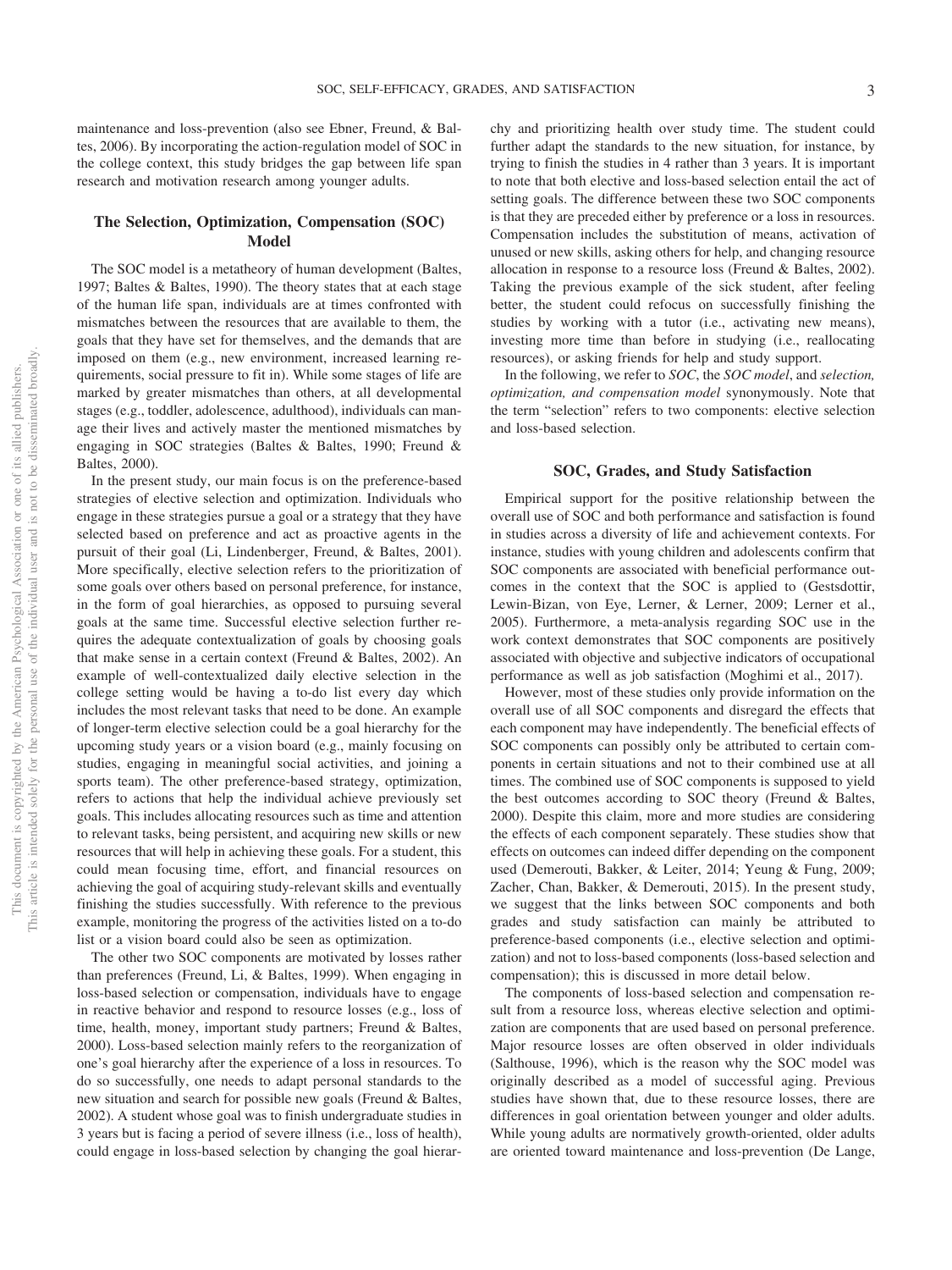Van Yperen, Van der Heijden, & Bal, 2010; Ebner et al., 2006; Penningroth & Scott, 2012). Experiencing a loss in resources requires reactive behavior and disrupts the active selection and pursuit of goals. Reactive behavior constitutes a deviation from self-concordant behavior, which is defined as actions and goals that are in line with personal values and preferences (Sheldon & Kasser, 2001). Nonconcordant goal pursuit exhausts personal resources, which eventually diminishes well-being and thriving (Sheldon, 2002). We argue that the present sample is too young to normatively experience severe losses that affect the selection and pursuit of academic goals. Therefore, in the present study, we focus on preference-based components (i.e., elective selection and optimization) rather than loss-based components (i.e., loss-based selection and compensation).

We argue that being able to select and pursue preferred goals (as in elective selection and optimization) is positively associated with grades and study satisfaction because students can act in an active and self-concordant manner and are oriented toward growth rather than loss-prevention. While elective selection helps to allocate available resources to goal-relevant means, optimization allows full-hearted goal pursuit without compromises. Individuals who pursue self-concordant goals invest more sustained effort, attain their goals more successfully, and are more satisfied with the process (Sheldon & Kasser, 2001). Furthermore, self-concordant behavior creates a feeling of control and is, therefore, associated with positive outcomes. In line with these ideas, we expected that the components of elective selection and optimization are positively associated with grades and study satisfaction (see [Figure 1\)](#page-2-0).

Some empirical support for these ideas is provided by studies in the work and educational context. For instance, Wiese, Freund, and Baltes (2000) found that selection and optimization were positively related to job satisfaction, while compensation was not. Similarly, Abraham and Hansson (1995) found positive relationships between selection and optimization and goal attainment as an indicator of performance. It should be noted that in both studies, elective and loss-based selection were combined as a global indicator of goal selection. In a meta-analysis of academic performance, Richardson, Abraham, and Bond (2012) reported positive relationships between (among other things) effort regulation and time management (as indicators of regulation) and academic performance. These self-regulation strategies are similar to the activities that are attributed to optimization; this provides additional support for the notion that active, preference-based goal-pursuit is associated with favorable outcomes.

#### **SOC and Self-Efficacy**

Bandura (1977) defined self-efficacy beliefs as personal judgments of one's skills and capabilities to execute certain actions to attain personally set or designated goals. Self-efficacy beliefs are assumed to be domain and task specific. For instance, one can believe oneself to be highly capable in verbal tasks but less capable in arithmetic tasks. Self-efficacious individuals consider their options to be broader than individuals who do not believe in their abilities. Self-efficacy beliefs are acquired from four main subjective sources of information regarding one's skills and capabilities: physiological reactions (e.g., stress and anxiety), vicarious experiences (e.g., comparing own performance with others' performance), persuasion (e.g., verbal encouragement), and mastery

experiences (e.g., previous performance; Bandura, 1977). In this sense, self-efficacy beliefs have two important characteristics: on the one hand, the nature and topic of goals are important because they seem to be the reference point for self-efficacy beliefs. On the other hand, self-efficacy beliefs not only affect behavior, but are also influenced by one's actions and environmental conditions (Schunk & Meece, 2006). Based on this idea, we suggest that the strategies of elective selection and optimization might increase self-efficacy beliefs because they provide positive personal and environmental information regarding potential goal achievement.

Across domains, several correlational studies have confirmed a positive relationship between general self-regulatory skills and self-efficacy beliefs (e.g., Bouffard-Bouchard, Parent, & Larivee, 1991; Magogwe & Oliver, 2007; for a review see: Schunk & Ertmer, 2000). However, studies focusing on SOC and selfefficacy beliefs are scarce. In a study of women returning to work after maternity leave, Wiese and Heidemeier (2012) reported positive relationships between the overall use of SOC components and self-efficacy beliefs. The authors argue that self-efficacy beliefs are not observable but rather beliefs that favor the implementation of actions. In contrast to Wiese and Heidemeier, we argue that observable actions (i.e., elective selection and optimization) favor self-efficacy beliefs because they create a feeling of control. Furthermore, we expect that the reported positive relationship between SOC and self-efficacy beliefs can primarily be ascribed to the two preference-based SOC components that involve self-concordant goal-setting and intentional resource allocation.

Previous studies often focused on the link between selfregulation and self-efficacy beliefs (e.g., Anderson, Wojcik, Winett, & Williams, 2006; Senécal, Nouwen, & White, 2000), but not on the links between action-regulation in the form of SOC and self-efficacy. In addition, the results were mostly based on crosssectional studies that did not allow causal interpretations of the observed links. Some studies incorporated self-efficacy beliefs as a mediator between self-regulated behavior and favorable outcomes (Frayne & Latham, 1987; Prussia, Anderson, & Manz, 1998), while others assumed a reversed causal relationship. That is, self-efficacy beliefs increase self-regulated behavior (for instance, as described by [B. J. Zimmerman, 2000a\)](#page-16-1), which, in turn, leads to desired outcomes (e.g., Rovniak, Anderson, Winett, & Stephens, 2002). Our nonexperimental data do not allow causal inferences either. However, to consider all possibilities, we also tested an alternative model in which self-efficacy beliefs were indirectly related to our outcome variables through the SOC components optimization and elective selection.

#### **Self-Efficacy, Grades, and Study Satisfaction**

One reason why academic self-efficacy beliefs are suggested to precede academic outcomes is that they specifically refer to future functioning and are usually assessed before a certain task is executed (Marsh, Martin, Yeung, & Craven, 2017; B. J. Zimmerman, 2000b). The literature on self-efficacy shows that self-efficacy beliefs in different domains are consistently associated with better performance and greater satisfaction (for meta-analyses, see Judge & Bono, 2001; Multon, Brown, & Lent, 1991; Stajkovic & Luthans, 1998). Indeed, individuals who believe that they will be able to achieve the goals that they have set for themselves are likely to perform better and feel more satisfied with their achievement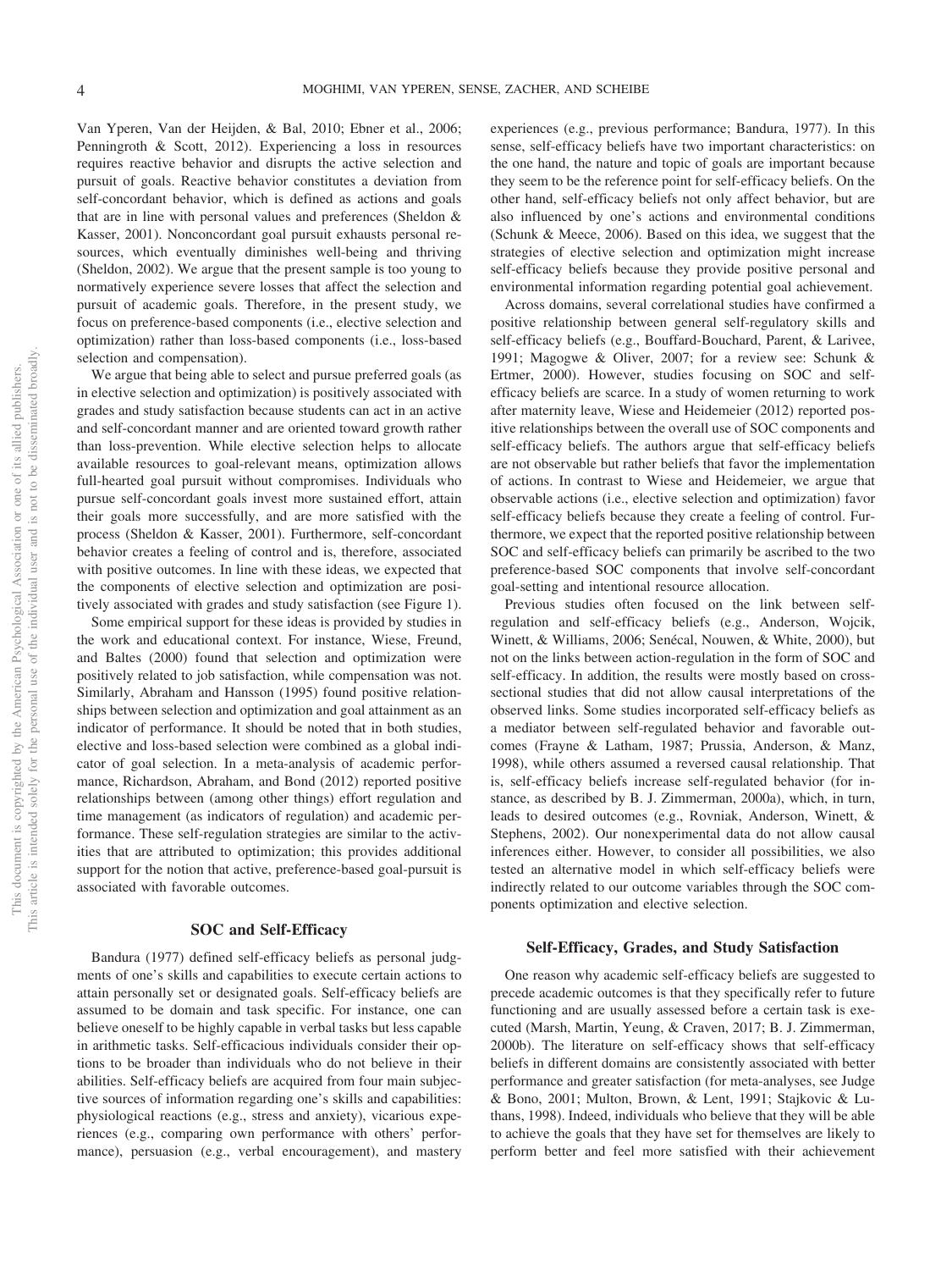context (Bandura, 1977; [B. J. Zimmerman, Bandura, & Martinez-](#page-16-2)[Pons, 1992\)](#page-16-2). Specifically, it has been shown that self-efficacy beliefs in junior high school predict academic performance over and above the effects of socioeconomic status or previous academic performance (Caprara, Vecchione, Alessandri, Gerbino, & Barbaranelli, 2011). Similarly, students' academic self-efficacy has been associated with their academic performance and personal adjustment in the first academic year (Chemers, Hu, & Garcia, 2001). Hsieh, Sullivan, and Guerra (2007) found that self-efficacy is positively related to academic standing (i.e., grade point average of 2.0 and higher). Finally, the positive effects of self-efficacy beliefs on performance have also been replicated in migrant and minority students where academic self-efficacy was associated with two measures of academic success, grade point averages and credits earned (Zajacova, Lynch, Espenshade, Sep, & Espenshadet, 2005).

Many studies have also confirmed the positive links of selfefficacy with study and life satisfaction. For instance, college self-efficacy has been associated with all five dimensions of the College Student Satisfaction Questionnaire (Betz, Betz, & Menne, 1989): namely, compensation (receiving adequate returns for one's efforts), social life, working conditions, recognition, and quality of education (DeWitz & Walsh, 2002). In a study of eustress and life satisfaction in students, it was shown that hope and self-efficacy together explained a significant proportion of variance in life satisfaction among undergraduate students (O'Sullivan, 2011). Finally, the positive relationship between self-efficacy beliefs and satisfaction has also been found in other domains. In a study of over 2,000 teachers in Italian high schools, teachers' self-efficacy beliefs were highly correlated with their job satisfaction (Caprara, Barbaranelli, Steca, & Malone, 2006). As shown in [Figure 1,](#page-2-0) and in accordance with SOC and self-efficacy theories, we hypothesized that elective selection and optimization are indirectly related to both grades and study satisfaction through self-efficacy beliefs.

#### **Method**

#### **Participants and Procedure**

The data used in this study were collected in two studies with first-year undergraduate psychology students from a Dutch university over the course of 2 academic years. Note that in the Dutch system students select their area of study when they sign up for college. Thus, one can assume that first-year students are pursuing a study that is in accordance with their preferences.

Participants were recruited through the faculty's participant pool and spent approximately 30 min completing an online questionnaire in exchange for course credit. The students were first asked for permission to retrieve their grades at the end of the academic year. After agreeing to share their grades, students were asked a number of questions regarding their action-regulation strategies, self-efficacy beliefs, and study satisfaction. Grades were retrieved at the end of the academic year, after all exams had been completed. After the grades had been retrieved, student numbers were deleted and replaced by anonymized participant numbers to assure that grades could not be traced back to students. Students gave written informed consent, and both studies were approved by the Ethics Committee Psychology of the University (IDs 16,055-S-NE for Study 1 and 17,198-S-NE for Study 2).

**Study 1.** Participants were 455 students. However, 87 responses had to be excluded due to double entries, incomplete data, or missing student numbers, which meant that grades could not be retrieved. In the case of double entries, we always kept the first entry based on the date and time variables, and deleted the second entry. In total, 368 complete responses were recorded. Two students indicated that their gender was other than male or female. In our analyses, we control for gender based on studies that indicate that male students feel more efficacious than females (e.g., Wilson, Kickul, & Marlino, 2007). Given the lack of studies regarding other gender orientations, we excluded the two students whose gender could not be identified in a binary manner. The final sample consisted of 366 students, of whom 62.2% were female and 37.8% were male, with an age range of 17 to 52 ( $M = 20.41$ ,  $SD = 3.09$ ). Students followed their studies in Dutch (22%) or in English (78%). It should be noted that the courses that students attend in the first year are identical in terms of content and often even in the exams across the Dutch and English tracks. This allowed us to regard all students as one group and compare grades across programs. Because the survey was administered in English, we also asked the students to rate their language skills on a 7-point scale ranging from 1 (*very low*) to 7 (*very high*). In total, 94.5% of the students rated their English language skills with a 4 or higher.

**Study 2.** In Study 2, we aimed to replicate our results from Study 1 to avoid conclusions based on results that occurred by chance or due to a rather large sample size. The data collection procedure and measures were identical to those in Study 1. After double entries were excluded, there were 248 unique responses. Two participants indicated a wrong student number for which the grades could not be retrieved. Four participants indicated that their gender was "other" than male or female and were excluded from the analyses. The final sample consisted of 242 students, of whom 69.4% were female and 30.6% were male, with an age range from 18 to 54 ( $M = 20.56$ ,  $SD = 3.15$ ). A total of 68.2% were enrolled in the English track and 31.8% were enrolled in the Dutch track; 96.3% of the students evaluated their English skills with a 4 or higher on the 7-point Likert scale.

#### **Measures**

Unless indicated otherwise, items of all measures were rated on 7-point Likert response scales ranging from 1 (*strongly disagree*) to 7 (*strongly agree*). Note that SOC components, self-efficacy, and study satisfaction were assessed during the academic year, whereas grades were obtained at the end of the academic year.

**Selection, optimization, compensation strategies.** The actionregulation strategies of SOC were assessed using 12 items from the commonly used SOC questionnaire (Baltes, Baltes, Freund, & Lang, 1999). The items were adapted to the college setting by adding the words "during my studies" at the beginning of each sentence. This approach has often been used in the work and organizational literature, by adding the words "at work"; this generally yields good reliabilities (e.g., Schmitt et al., 2012; Zacher et al., 2015). Elective selection, optimization, loss-based selection, and compensation were assessed using three items each. Example items are: "During my studies, I concentrate all my energy on a few things" (elective selection;  $\alpha_{\text{Study1}} = .71$ ;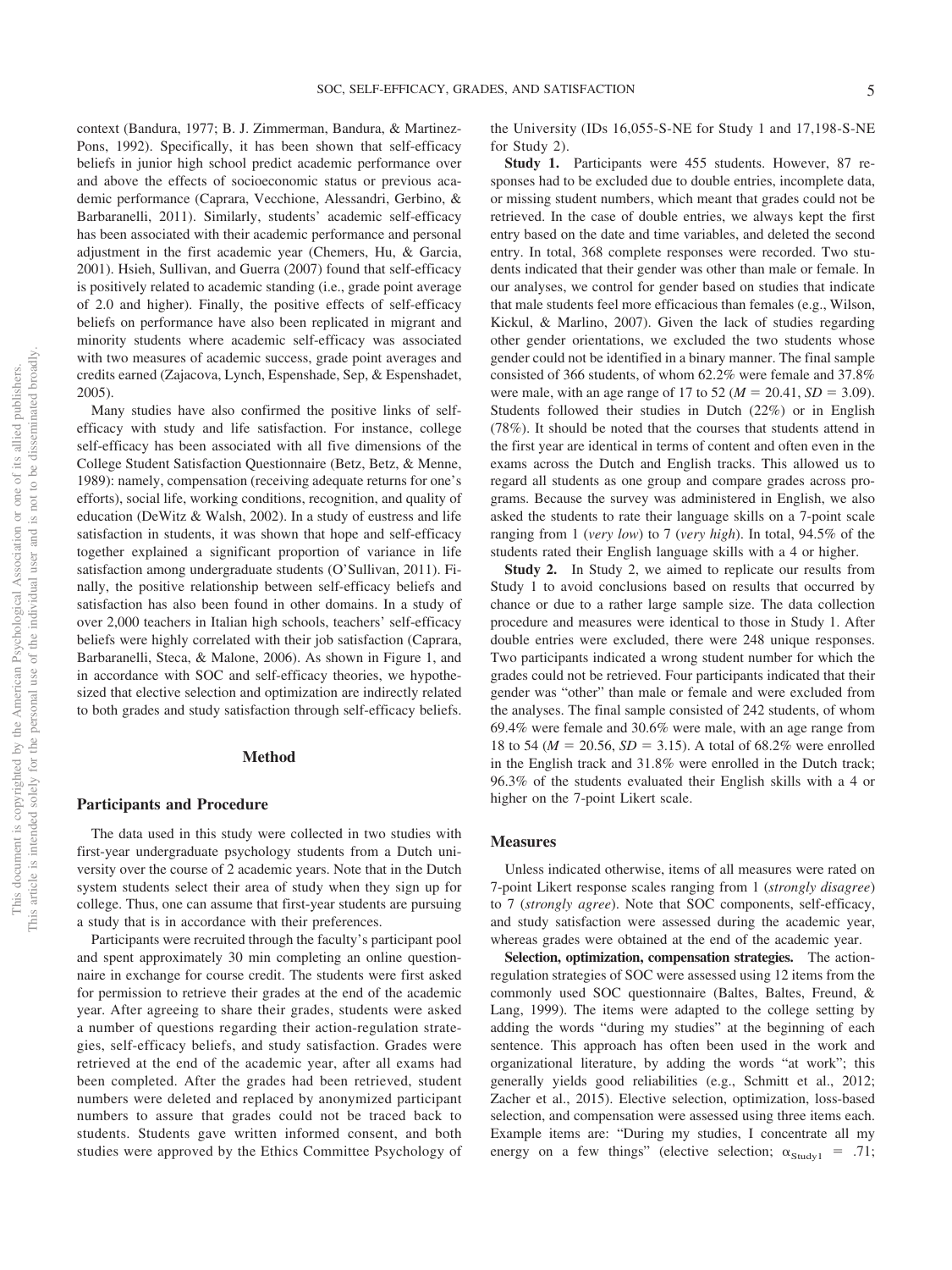$\alpha_{\text{Study2}} = .76$ , "During my studies, I keep working on what I have planned until I succeed" (optimization;  $\alpha_{\text{Study1}} = .76$ ;  $\alpha_{\text{Study2}} =$ .74), "When things during my studies don't go as well as they have in the past, I choose one or two important goals" (loss-based selection;  $\alpha_{\text{Study1}} = .51$ ;  $\alpha_{\text{Study2}} = .68$ ), and "When things during my studies don't go as well as they used to, I keep trying other ways until I achieve the same result I used to" (compensation;  $\alpha_{\text{Study1}} = .57; \ \alpha_{\text{Study2}} = .60$ ).

It should be noted that other studies have found similar low reliabilities for some SOC scales (e.g., Bajor & Baltes, 2003; Demerouti et al., 2014). The authors argued that each item is meant to tap into a different component of the respective scale, which can explain the low reliabilities. A better estimate of reliability of the SOC scale should be test–retest reliability, which has been shown to reach satisfactory levels in previous studies ranging between  $r_{tt}$  = .56 to .75 (e.g., Wiese et al., 2000).

Self-efficacy. The belief in one's own skills and abilities was assessed using a questionnaire developed and validated by Chen, Gully, and Eden (2001). The eight general self-efficacy items  $(\alpha_{\text{Study1}} = .90; \alpha_{\text{Study2}} = .88)$  were adapted to the study setting by adding the words "in my studies" or "study," depending on the specific item. A sample item of the questionnaire is "I will be able to achieve most of the study goals that I have set for myself."

**Study satisfaction.** A validated single-item measure by Dolbier, Webster, McCalister, Mallon, and Steinhardt (2005) that is often used in organizational research was adapted to the educational context to assess study satisfaction: "Taking everything into consideration, how do you feel about your studies as a whole?" Responses ranged from 1 (*extremely dissatisfied*) to 7 (*extremely satisfied*). The use of single-item measures to assess (job) satisfaction has been validated by Wanous, Reichers, and Hudy (1997), who reported an average correlation of .67 between single-item job satisfaction measures and reliability-corrected multi-item scales of overall job satisfaction. More recently, Fisher, Matthews, and Gibbons (2016) investigated the test–retest reliability of a singleitem job satisfaction measure and reported reliability coefficients of .70 for a 1-month time lag and .60 for a 3-month time lag.

**Grades.** We used students' end-of-first-year average grade as an index of study success. Students' grades were obtained, with students' permission, from the exam committee after the completion of all exams at the end of the academic year. With only the first attempts (either pass or fail), we calculated the average grade per student for all exams in the first year ( $\alpha_{\text{Study1}} = .88$ ;  $\alpha_{\text{Study2}} =$ .89). On average, students participated in  $9.41$  exams ( $SD = 1.59$ ) in Study 1 and in 9.85 exams  $(SD = 0.77)$  in Study 2. Note that grades in the Dutch system range from 1 to 10, with 10 being the best possible outcome.

#### **Statistical Analyses**

To test our research model (see [Figure 1\)](#page-2-0), we employed regression-based path analyses in Mplus 7 (Muthén & Muthén, 2007). For this purpose, we used syntax that translated Model 4 of the PROCESS macro (Hayes, 2017) to Mplus language (Stride, Gardner, Catley, & Thomas, 2016). In each model, age, gender, and study track (Dutch or English) were included as covariates. Age is argued to be an important predictor of SOC use (Freund & Baltes, 1998) and was, therefore, controlled in the analyses. Gender is often related to self-efficacy beliefs in different domains (Wilson et al., 2007). Finally, at the university where the study was conducted, it is often observed that there is a trend for the Englishspeaking track to perform better than the Dutch-speaking track, which is why we also controlled for study track.

For our analyses, we followed recommendations by Hayes (2017) and consistently used 10,000 bootstrapped samples to construct bias-corrected 95% confidence intervals for indirect effects. All covariates were included for the prediction of both the dependent variable and the mediator. Additionally, all continuous predictors were mean-centered and dichotomous variables were dummy-coded.

#### **Results**

#### **Study 1**

**Preliminary analyses.** [Table 1](#page-6-0) shows the means, standard deviations, and correlations (below the diagonal) between all study variables, including the covariates of age, gender  $(0 =$  male,  $1 =$ female), and study track  $(0 =$  English,  $1 =$  Dutch). Except for elective selection, all SOC components were positively correlated with gender, with correlations ranging from  $r = .11$  to  $r = .21$  $(ps < .05)$ , which suggests that women reported using SOC more

<span id="page-6-0"></span>Table 1

*Means, Standard Deviations, and Correlations for Study 1 (Below the Diagonal) and for Study 2 (Above the Diagonal)*

|                         | Study 1 |      | Study 2 |      |          |          |          |           |           |          |          |           |                |           |
|-------------------------|---------|------|---------|------|----------|----------|----------|-----------|-----------|----------|----------|-----------|----------------|-----------|
| Variable                | M       | SD   | M       | SD   |          | 2        | 3        | 4         |           | 6        |          | 8         | 9              | 10        |
| 1. Elective selection   | 4.80    | 0.08 | 4.80    | 1.01 |          | $.39***$ | $.46***$ | $.39***$  | $.15*$    | .11      | $.24***$ | .05       | .03            | $-.02$    |
| 2. Loss-based selection | 4.79    | 0.88 | 4.81    | 1.00 | $.32***$ |          | $.33***$ | $.41***$  | $.15*$    | .11      | $.17***$ | .05       | $.17***$       | $-.03$    |
| 3. Optimization         | 5.13    | 1.05 | 5.16    | 0.98 | $.50***$ | $.18***$ |          | $.51***$  | $.37***$  | $.28***$ | $.30***$ | $-.02$    | $.17***$       | .03       |
| 4. Compensation         | 5.08    | 0.92 | 5.02    | 0.99 | $.31***$ | $.24***$ | $.55***$ |           | $.30**$   | $.21***$ | $.24***$ | .02       | $.16*$         | $-.03$    |
| 5. Self-efficacy        | 5.18    | 0.83 | 5.07    | 0.81 | $.18***$ | $.11*$   | $.41***$ | $.25***$  |           | $.32***$ | $.43***$ | .10       | $-.16^{\circ}$ | $-.08$    |
| 6. Grades               | 6.35    | 1.25 | 6.58    | 1.13 | $.12*$   | $-.06$   | $.16***$ | .04       | $.15***$  |          | $.44***$ | .01       | $.14*$         | $-.27***$ |
| 7. Study satisfaction   | 5.02    | 1.32 | 5.05    | 1.25 | $.20***$ | .07      | $.27***$ | $.21***$  | $.43***$  | $.35***$ |          | .03       | $-.02$         | .05       |
| 8. Age                  | 20.41   | 3.09 | 20.56   | 3.15 | $-.04$   | $-.03$   | $-.10*$  | $-.01$    | $-.05$    | $-.04$   | $-.10$   |           | $-.15^*$       | $-.05$    |
| 9. Gender               | 0.62    | 0.49 | 0.69    | 0.46 | .08      | $.11*$   | $.18***$ | $.21***$  | $-.15***$ | .08      | .00      | $-.19***$ | -              | .03       |
| 10. Study track         | 0.22    | 0.41 | 0.32    | 0.47 | $-.07$   | .04      | $-.06$   | $-.15***$ | $-.04$    | $-.06$   | $.10^*$  | $-.07$    | .08            |           |

*Note.*  $N_{\text{Study1}} = 366$ ;  $N_{\text{Study2}} = 242$ . Coding gender:  $0 = \text{male}$ ,  $1 = \text{female}$ ; Coding study track:  $0 = \text{English}$ ,  $1 = \text{ Dutch}$ .  $p < .05$ .  $p < .01$ .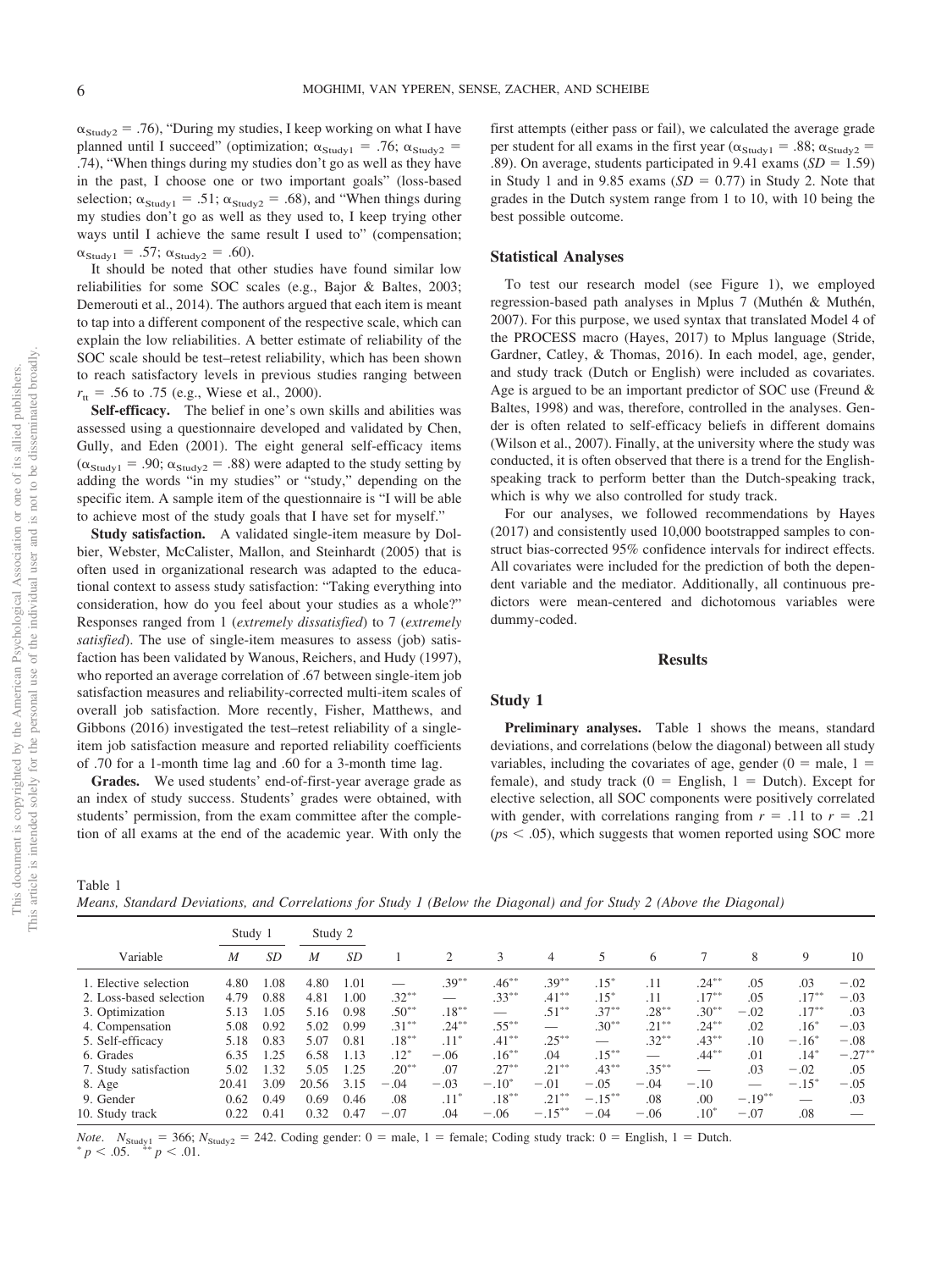than men. Furthermore, in line with other research (e.g., Wilson et al., 2007), gender was negatively correlated with self-efficacy beliefs,  $r = -.15$ ,  $p = .003$ , indicating that female students felt less efficacious than male students. More importantly, the correlations reported in [Table 1](#page-6-0) provide preliminary support for our research model (see [Figure 1\)](#page-2-0). There were positive correlations of (a) elective selection and optimization with self-efficacy beliefs, (b) elective selection and optimization with grades, (c) elective selection and optimization with study satisfaction, and (d) selfefficacy beliefs with study satisfaction and grades.

**Test of the research model.** [Figure 2](#page-7-0) depicts the tested research model, including direct and total effects. The fit indices suggested a good model fit ( $\chi^2 = 16.546$ ,  $df = 6$ ,  $p = .01$ ; root mean square error of approximation  $= .070$ ; comparative fit in $dex = .951$ ; Tucker–Lewis index = .852; standardized root mean square residual  $= .044$ ). As can be seen in [Table 2,](#page-8-0) the indirect effects of optimization on grades ( $B_{a2b1} = .07$ ,  $p = .03$ ) and study satisfaction ( $B_{a2b2} = .22$ ,  $p < .001$ ) through self-efficacy beliefs were significant, which suggests mediation (Hayes, 2017). Also the total effects of optimization on grades ( $B = .15$ ,  $p = .04$ ) and study satisfaction ( $B = .30, p < .001$ ) were significant (see also [Figure 2,](#page-7-0) footnote). The nonsignificant direct effects suggest that optimization did not have effects on grades and study satisfaction independent of self-efficacy beliefs.

Our analyses did not support the assumption of indirect relationships of elective selection with grades and satisfaction through self-efficacy beliefs. These results only partially support our model.

To provide a complete picture of all SOC components and the outcomes of interest, we tested another model that additionally included loss-based selection and compensation. [Table 2](#page-8-0) shows that there were no significant indirect relationships of loss-based selection and compensation with the outcome variables grades and study satisfaction. While none of the components was significantly associated with self-efficacy beliefs and study satisfaction, lossbased selection was negatively related to grades ( $B = -.15$ ,  $p =$ .04). Finally, analyses of the reversed model (see [Figure 3\)](#page-9-0) in which self-efficacy beliefs were linked to grades and study satisfaction through elective selection and optimization did not yield significant indirect effects (see [Table 3\)](#page-9-1).

#### **Study 2**

**Preliminary analyses.** [Table 1](#page-6-0) shows the means, standard deviations, and correlations (above the diagonal) between all study variables. Consistent with the findings of Study 1, female students engaged more in loss-based SOC than male students, with correlations ranging from  $r = .16$  to  $r = .17$  ( $ps < .05$ ). Also in line with previous results, [Table 1](#page-6-0) shows that self-efficacy beliefs were negatively correlated with gender,  $r = -.16$ ,  $p = .01$ , again indicating that female students had lower self-efficacy than male students. Furthermore, in line with our model and again consistent across both studies, we observed positive correlations of (a) all SOC components with self-efficacy beliefs, (b) optimization with grades, (c) elective selection and optimization with study satisfaction, and (d) self-efficacy beliefs with study satisfaction and grades. However, in contrast to Study 1, the anticipated positive correlation between elective selection and grades was not significant.

**Test of the research model.** [Figure 2](#page-7-0) depicts the results of our research model. The fit indices suggested an excellent model fit  $(\chi^2 = 8.499, df = 6, p = .20;$  root mean square error of approximation = .042; comparative fit index = .987; Tucker-Lewis index = .962; standardized root mean square residual = .036). [Table 4](#page-10-0) reveals that, in line with our research model and consistent with Study 1, there were significant indirect relationships between optimization and both grades ( $B_{a2b1} = .13$ ,  $p = .001$ ) and study satisfaction ( $B_{a2b1} = .20$ ,  $p < .001$ ) via self-efficacy beliefs. Also



<span id="page-7-0"></span>*Figure 2.* Results of the hypothesized research model for Study 1 ( $N = 360$ ) and Study 2 ( $N = 241$ ). Estimates above the arrows correspond to Study 1. Estimates below the arrows correspond to Study 2. Dotted lines represent nonsignificant paths. The coefficients are unstandardized. Study 1: Total effect optimization  $\rightarrow$  grades: c = .15<sup>\*</sup>. Study 1: Total effect optimization  $\rightarrow$  study satisfaction: c = .30<sup>\*\*\*</sup>. Study 2: Total effect optimization  $\rightarrow$  grades: c = .34\*\*\*. Study 2: Total effect optimization  $\rightarrow$  study satisfaction:  $c = .38***.* p < .05.*** p < .001.$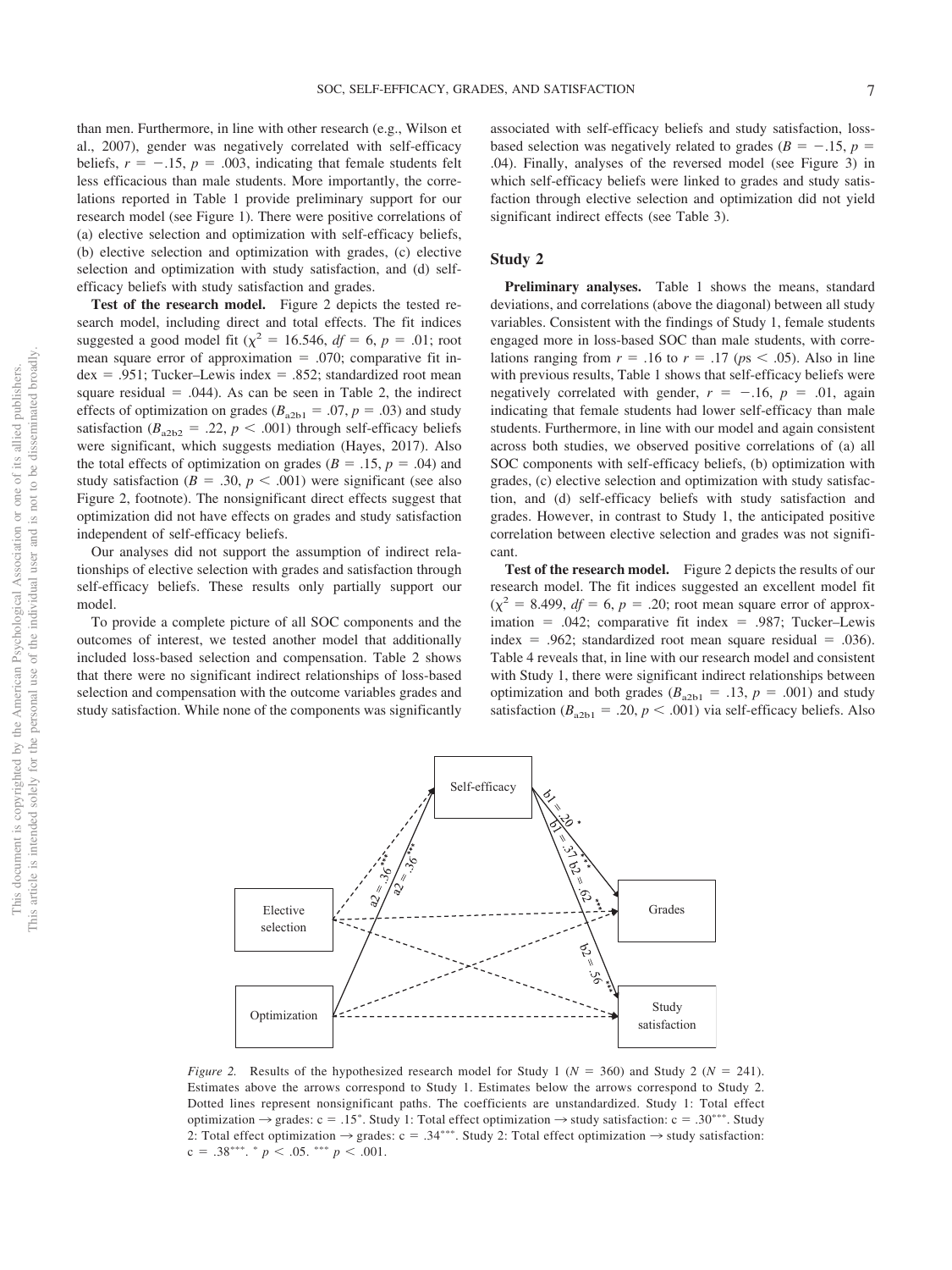<span id="page-8-0"></span>Table 2 *Unstandardized Coefficients of the Path Model for Study 1*

|                                                                |               |      |                  | 95% Bootstrap CI |             |  |  |  |  |
|----------------------------------------------------------------|---------------|------|------------------|------------------|-------------|--|--|--|--|
| Model                                                          | Estimate      | SE   | $\boldsymbol{p}$ | Lower bound      | Upper bound |  |  |  |  |
| Elective selection $\rightarrow$ Self-efficacy (a1)            | $-0.02$       | 0.05 | .65              | $-0.11$          | 0.07        |  |  |  |  |
| Optimization $\rightarrow$ Self-efficacy (a2)                  | $0.36*$       | 0.05 | < 0.001          | 0.26             | 0.46        |  |  |  |  |
| Self-efficacy $\rightarrow$ Grades (b1)                        | $0.20*$       | 0.09 | .03              | 0.02             | 0.38        |  |  |  |  |
| Self-efficacy $\rightarrow$ Satisfaction (b2)                  | $0.62*$       | 0.10 | < 0.001          | 0.41             | 0.81        |  |  |  |  |
| Elective selection $\rightarrow$ Grade (c'1)                   | 0.06          | 0.07 | .45              | $-0.09$          | 0.20        |  |  |  |  |
| Elective selection $\rightarrow$ Satisfaction (c'2)            | $0.13(.14^*)$ | 0.07 | .07(0.05)        | $-0.01$          | 0.28        |  |  |  |  |
| Optimization $\rightarrow$ Grades (c'3)                        | 0.07          | 0.08 | .35              | $-0.08$          | 0.22        |  |  |  |  |
| Optimization $\rightarrow$ Satisfaction (c'4)                  | 0.07          | 0.08 | .35              | $-0.08$          | 0.22        |  |  |  |  |
| Indirect effect $(a1 \times b1)$                               | $-0.00$       | 0.01 | .69              | $-0.03$          | 0.01        |  |  |  |  |
| Indirect effect (a1 $\times$ b2)                               | $-0.01$       | 0.03 | .66              | $-0.08$          | 0.04        |  |  |  |  |
| Indirect effect $(a2 \times b1)$                               | $0.07*$       | 0.03 | .03              | 0.01             | 0.15        |  |  |  |  |
| Indirect effect ( $a2 \times b2$ )                             | $0.22*$       | 0.05 | < 0.001          | 0.14             | 0.33        |  |  |  |  |
|                                                                | Covariates    |      |                  |                  |             |  |  |  |  |
| $Track \rightarrow Self\text{-efficacy}$                       | $-0.01$       | 0.09 | .94              | $-0.18$          | 0.16        |  |  |  |  |
| Gender $\rightarrow$ Self-efficacy                             | $-0.41*$      | 0.09 | < 0.001          | $-0.57$          | $-0.24$     |  |  |  |  |
| $Age \rightarrow Self\text{-efficacy}$                         | $-0.02$       | 0.02 | .22              | $-0.04$          | 0.02        |  |  |  |  |
| $Track \rightarrow Grades$                                     | $-0.14$       | 0.15 | .38              | $-0.45$          | 0.17        |  |  |  |  |
| Gender $\rightarrow$ Grades                                    | 0.21          | 0.15 | .16              | $-0.08$          | 0.50        |  |  |  |  |
| $Age \rightarrow Grades$                                       | $-0.00$       | 0.02 | .86              | $-0.04$          | 0.05        |  |  |  |  |
| $Track \rightarrow Satisfactor$                                | $0.40*$       | 0.14 | .01              | 0.11             | 0.67        |  |  |  |  |
| Gender $\rightarrow$ Satisfaction                              | 0.06          | 0.14 | .66              | $-0.21$          | 0.33        |  |  |  |  |
| Age $\rightarrow$ Satisfaction                                 | $-0.03$       | 0.02 | .25              | $-0.06$          | 0.02        |  |  |  |  |
| Supplementary analyses                                         |               |      |                  |                  |             |  |  |  |  |
| Loss-based selection $\rightarrow$ Self-efficacy ( <i>a</i> 3) | 0.05          | 0.05 | .36              | $-0.05$          | 0.16        |  |  |  |  |
| Compensation $\rightarrow$ Self-efficacy (a4)                  | 0.08          | 0.06 | .13              | $-0.03$          | 0.19        |  |  |  |  |
| Loss-based selection $\rightarrow$ Grade (c'5)                 | $-0.15*$      | 0.08 | .04              | $-0.30$          | 0.00        |  |  |  |  |
| Loss-based selection $\rightarrow$ Satisfaction (c'6)          | $-0.07$       | 0.07 | .37              | $-0.21$          | 0.08        |  |  |  |  |
| Compensation $\rightarrow$ Grades (c'7)                        | $-0.15$       | 0.08 | .07              | $-0.31$          | 0.01        |  |  |  |  |
| Compensation $\rightarrow$ Satisfaction (c'8)                  | 0.16          | 0.08 | .06              | $-0.00$          | 0.32        |  |  |  |  |
| Indirect effect ( $a3 \times b1$ )                             | 0.01          | 0.01 | .43              | $-0.01$          | 0.05        |  |  |  |  |
| Indirect effect ( $a3 \times b2$ )                             | 0.03          | 0.03 | .38              | $-0.03$          | 0.11        |  |  |  |  |
| Indirect effect $(a4 \times b1)$                               | 0.02          | 0.02 | .22              | $-0.00$          | 0.06        |  |  |  |  |
| Indirect effect ( $a4 \times b2$ )                             | 0.05          | 0.04 | .16              | $-0.01$          | 0.13        |  |  |  |  |

*Note.*  $N = 360$ . CI = confidence interval. Numbers within parentheses indicate effect sizes of effects that became significant after including loss-based selection and compensation in the model. Significant coefficients are marked with an asterisk (\*).

in line with Study 1, yet contradictory to our research model, the indirect links of elective selection with both grades and study satisfaction via self-efficacy were *not* significant. And again, the total effects of optimization on grades  $(B = .34, p < .001)$  and study satisfaction ( $B = .38$ ,  $p < .001$ ) were significant (see also [Figure 2,](#page-7-0) footnote). In contrast to Study 1, however, the direct effect of optimization on grades was significant  $(B = .21, p = .01)$ , indicating that there was a link between optimization and grades independently of self-efficacy beliefs.

Again, for the sake of completeness, we tested the same model including all SOC variables and confirmed that loss-based selection and compensation were not indirectly related to grades and study satisfaction through self-efficacy beliefs. Only the relationship between compensation and self-efficacy beliefs was significant ( $B = .13$ ,  $p = .05$ ). Hence, in both studies, optimization was the only component that was positively related to grades and study satisfaction through self-efficacy beliefs. Unexpectedly, the analyses of the reversed model (see [Figure 3\)](#page-9-0), in which self-efficacy beliefs were linked to grades and study satisfaction through elective selection and optimization, resulted in a significant indirect path between self-efficacy beliefs and grades through optimization  $(B_{a2b3} = .11, p = .02, \text{ see Table 5}).$ 

#### **Discussion**

The goal of the present study was to investigate the indirect links between the two preference-based SOC components (i.e., elective election and optimization) and study outcomes (i.e., grades and satisfaction) through self-efficacy beliefs (see [Figure](#page-2-0) [1\)](#page-2-0). We based our ideas on the self-concordance model (Sheldon, 2002), which claims that individuals who select goals that are in line with their preferences, attain better outcomes. However, we also conducted supplementary analyses in which we tested the indirect relationships between loss-based components and study outcomes through self-efficacy beliefs. As expected, we did not find indirect relationships between the two loss-based components (i.e., loss-based selection and compensation) and favorable study outcomes through self-efficacy beliefs. These results are in line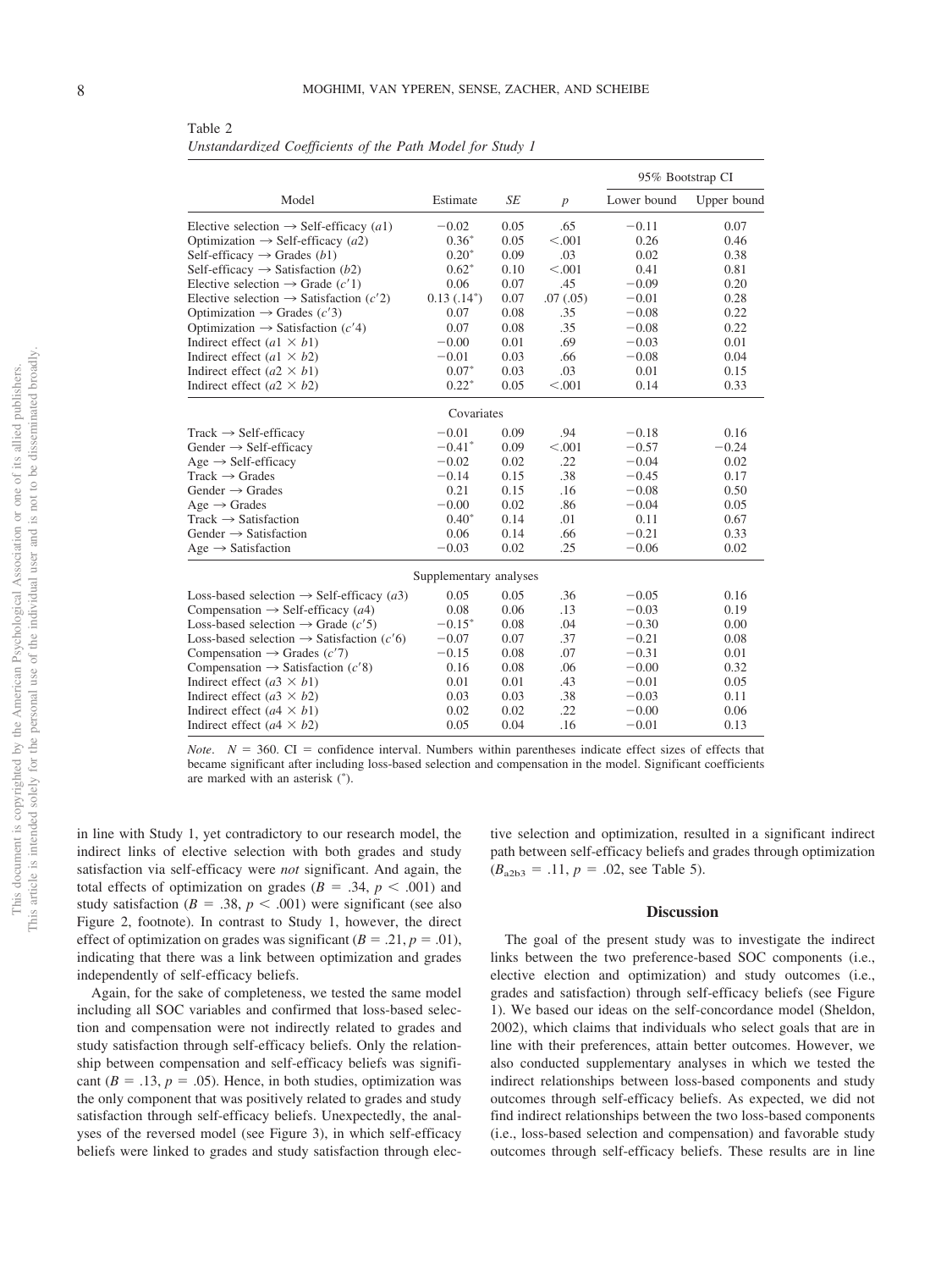

<span id="page-9-0"></span>*Figure 3.* Reversed research model (coefficients are presented in [Tables 3](#page-9-1) and [5\)](#page-11-0).

with previous studies that showed that young adults are focused on growth-oriented goals (Ebner et al., 2006; Penningroth & Scott, 2012). We conclude that in a sample of relatively young students who presumably still have many resources at their disposal, lossbased regulation is not an effective strategy.

Our main findings were consistent across both studies. That is, in both studies, we observed the expected indirect links between the use of optimization and both outcome variables (i.e., end-offirst-year average grade and study satisfaction) through selfefficacy beliefs. Similarly, in the work domain, studies report positive relationships between SOC components and self-efficacy beliefs, on the one hand, and performance and well-being outcomes, on the other (Judge & Bono, 2001; Moghimi et al., 2017). However, these previous studies have often focused on the overall use of SOC components and not on optimization and elective selection separately. It is possible that in previous studies, the positive effects of the overall use of SOC components were mostly driven by the positive effect of optimization on favorable out-

<span id="page-9-1"></span>Table 3 *Unstandardized Coefficients of the Reversed Path Model in Study 1*

|                                                              |            |      |                  | 95% Bootstrap CI |             |  |
|--------------------------------------------------------------|------------|------|------------------|------------------|-------------|--|
| Model                                                        | Estimate   | SE   | $\boldsymbol{p}$ | Lower bound      | Upper bound |  |
| Self-efficacy $\rightarrow$ Elective selection ( <i>a</i> 1) | $0.26*$    | 0.08 | .002             | 0.09             | 0.42        |  |
| Self-efficacy $\rightarrow$ Optimization (a2)                | $0.55*$    | 0.08 | < 0.001          | 0.40             | 0.70        |  |
| Elective selection $\rightarrow$ Grades (b1)                 | 0.06       | 0.07 | .45              | $-0.09$          | 0.20        |  |
| Elective selection $\rightarrow$ Satisfaction (b2)           | 0.13       | 0.07 | .07              | $-0.01$          | 0.28        |  |
| Optimization $\rightarrow$ Grades (b3)                       | 0.07       | 0.08 | .35              | $-0.08$          | 0.22        |  |
| Optimization $\rightarrow$ Satisfaction (b4)                 | 0.07       | 0.08 | .35              | $-0.08$          | 0.22        |  |
| Self-efficacy $\rightarrow$ Grade $(c'1)$                    | $0.20*$    | 0.09 | .03              | 0.02             | 0.38        |  |
| Self-efficacy $\rightarrow$ Satisfaction (c'2)               | $0.62*$    | 0.10 | < 0.001          | 0.41             | 0.81        |  |
| Indirect effect $(a1 \times b1)$                             | 0.01       | 0.02 | .49              | $-0.02$          | 0.06        |  |
| Indirect effect $(a1 \times b2)$                             | 0.03       | 0.02 | .13              | 0.00             | 0.10        |  |
| Indirect effect $(a2 \times b3)$                             | 0.04       | 0.04 | .36              | $-0.04$          | 0.13        |  |
| Indirect effect $(a2 \times b4)$                             | 0.04       | 0.04 | .37              | $-0.04$          | 0.13        |  |
|                                                              | Covariates |      |                  |                  |             |  |
| Track $\rightarrow$ Elective selection                       | $-0.21$    | 0.14 | .13              | $-0.47$          | 0.05        |  |
| Gender $\rightarrow$ Elective selection                      | $0.26*$    | 0.12 | .04              | 0.02             | 0.51        |  |
| $Age \rightarrow Electric selection$                         | $-0.00$    | 0.03 | .89              | $-0.07$          | 0.04        |  |
| $Track \rightarrow Optimization$                             | $-0.18$    | 0.12 | .15              | $-0.42$          | 0.63        |  |
| Gender $\rightarrow$ Optimization                            | $0.53*$    | 0.11 | < 0.001          | 0.32             | 0.74        |  |
| Age $\rightarrow$ Optimization                               | $-0.01$    | 0.03 | .76              | $-0.06$          | 0.04        |  |
| $Track \rightarrow Grades$                                   | $-0.14$    | 0.16 | .38              | $-0.45$          | 0.17        |  |
| Gender $\rightarrow$ Grades                                  | 0.21       | 0.15 | .16              | $-0.08$          | 0.50        |  |
| $Age \rightarrow Grades$                                     | $-0.00$    | 0.02 | .86              | $-0.04$          | 0.05        |  |
| $Track \rightarrow Satisfactor$                              | $0.40*$    | 0.14 | .01              | 0.11             | 0.67        |  |
| Gender $\rightarrow$ Satisfaction                            | 0.06       | 0.14 | .66              | $-0.21$          | 0.33        |  |
| $Age \rightarrow Satisfactor$                                | $-0.03$    | 0.02 | .25              | $-0.06$          | 0.02        |  |
|                                                              |            |      |                  |                  |             |  |

*Note.*  $N = 360$ . CI = confidence interval. Significant coefficients are marked with an asterisk  $(^{*})$ .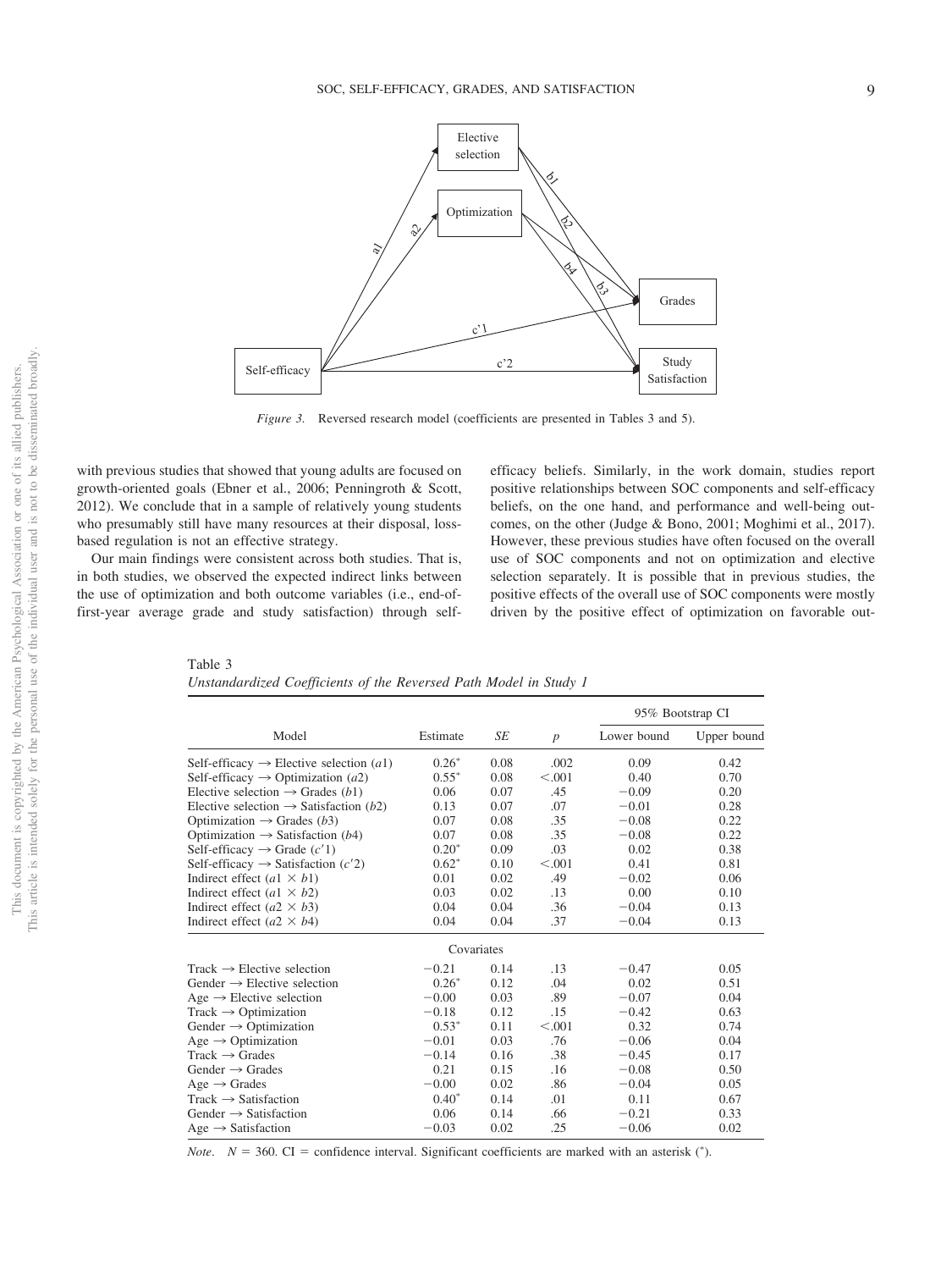<span id="page-10-0"></span>Table 4 *Unstandardized Coefficients of the Path Model for Study 2*

|                                                                |                   |      |         | 95% Bootstrap CI |             |  |  |  |  |
|----------------------------------------------------------------|-------------------|------|---------|------------------|-------------|--|--|--|--|
| Model                                                          | Estimate          | SE   | p       | Lower bound      | Upper bound |  |  |  |  |
| Elective selection $\rightarrow$ Self-efficacy (a1)            | $-0.03$           | 0.06 | .54     | $-0.15$          | 0.08        |  |  |  |  |
| Optimization $\rightarrow$ Self-efficacy (a2)                  | $0.36*$           | 0.06 | < 0.001 | 0.24             | 0.47        |  |  |  |  |
| Self-efficacy $\rightarrow$ Grades (b1)                        | $0.37*$           | 0.09 | < 0.001 | 0.19             | 0.54        |  |  |  |  |
| Self-efficacy $\rightarrow$ Satisfaction (b2)                  | $0.56*$           | 0.12 | < 0.001 | 0.32             | 0.79        |  |  |  |  |
| Elective selection $\rightarrow$ Grade (c'1)                   | $-0.03$           | 0.08 | .74     | $-0.17$          | 0.13        |  |  |  |  |
| Elective selection $\rightarrow$ Satisfaction (c'2)            | 0.17              | 0.09 | .06     | $-0.01$          | 0.35        |  |  |  |  |
| Optimization $\rightarrow$ Grades (c'3)                        | $0.21*$           | 0.08 | .01     | 0.05             | 0.37        |  |  |  |  |
| Optimization $\rightarrow$ Satisfaction (c'4)                  | 0.14              | 0.09 | .13     | $-0.03$          | 0.32        |  |  |  |  |
| Indirect effect (a1 $\times$ b1)                               | $-0.01$           | 0.02 | .55     | $-0.06$          | 0.03        |  |  |  |  |
| Indirect effect (a1 $\times$ b2)                               | $-0.02$           | 0.03 | .54     | $-0.08$          | 0.04        |  |  |  |  |
| Indirect effect ( $a2 \times b1$ )                             | $0.13*$           | 0.04 | .001    | 0.07             | 0.22        |  |  |  |  |
| Indirect effect (a2 $\times$ b2)                               | $0.20*$           | 0.05 | < 0.001 | 0.11             | 0.32        |  |  |  |  |
|                                                                | Control variables |      |         |                  |             |  |  |  |  |
| $Track \rightarrow Self\text{-}efficacy$                       | $-0.16$           | 0.10 | .12     | $-0.35$          | 0.04        |  |  |  |  |
| Gender $\rightarrow$ Self-efficacy                             | $-0.38*$          | 0.10 | < 0.001 | $-0.57$          | $-0.18$     |  |  |  |  |
| $Age \rightarrow Self\text{-efficacy}$                         | 0.02              | 0.01 | .20     | $-0.01$          | 0.05        |  |  |  |  |
| $Track \rightarrow Grades$                                     | $-0.62^*$         | 0.14 | < 0.001 | $-0.88$          | $-0.35$     |  |  |  |  |
| Gender $\rightarrow$ Grades                                    | $0.39*$           | 0.14 | .01     | 0.11             | 0.67        |  |  |  |  |
| $Age \rightarrow Grades$                                       | $-0.00$           | 0.02 | .96     | $-0.05$          | 0.04        |  |  |  |  |
| $Track \rightarrow Satisfactor$                                | 0.19              | 0.15 | .20     | $-0.12$          | 0.47        |  |  |  |  |
| Gender $\rightarrow$ Satisfaction                              | 0.07              | 0.16 | .67     | $-0.26$          | 0.37        |  |  |  |  |
| Age $\rightarrow$ Satisfaction                                 | $-0.00$           | 0.03 | .98     | $-0.04$          | 0.07        |  |  |  |  |
| Supplementary analyses                                         |                   |      |         |                  |             |  |  |  |  |
| Loss-based selection $\rightarrow$ Self-efficacy ( <i>a</i> 3) | 0.03              | 0.06 | .62     | $-0.08$          | 0.14        |  |  |  |  |
| Compensation $\rightarrow$ Self-efficacy (a4)                  | $0.13*$           | 0.07 | .05     | 0.01             | 0.26        |  |  |  |  |
| Loss-based selection $\rightarrow$ Grade (c'5)                 | $-0.02$           | 0.08 | .82     | $-0.17$          | 0.14        |  |  |  |  |
| Loss-based selection $\rightarrow$ Satisfaction (c'6)          | 0.05              | 0.09 | .60     | $-0.12$          | 0.22        |  |  |  |  |
| Compensation $\rightarrow$ Grades (c'7)                        | 0.03              | 0.09 | .75     | $-0.15$          | 0.21        |  |  |  |  |
| Compensation $\rightarrow$ Satisfaction (c'8)                  | 0.01              | 0.09 | .92     | $-0.16$          | 0.18        |  |  |  |  |
| Indirect effect (a3 $\times$ b1)                               | 0.01              | 0.02 | .65     | $-0.03$          | 0.06        |  |  |  |  |
| Indirect effect (a3 $\times$ b2)                               | 0.02              | 0.03 | .64     | $-0.04$          | 0.09        |  |  |  |  |
| Indirect effect $(a4 \times b1)$                               | 0.05              | 0.03 | .08     | 0.01             | 0.11        |  |  |  |  |
| Indirect effect ( $a4 \times b2$ )                             | 0.07              | 0.04 | .08     | 0.01             | 0.17        |  |  |  |  |

*Note.*  $N = 241$ . CI = confidence interval. The significance levels of the variables included in the main analyses did not change after including loss-based selection and compensation. Significant coefficients are marked with an asterisk  $(\check{\ })$ .

comes. Similar to this unique optimization effect, in a recent study among high school students, Muenks, Yang, and Wigfield (2018) found a positive link between perseverance of effort (a component of grit) and grades at the end of the semester. Perseverance or persistence is one of the most important aspects of optimization and requires the investment of sustained effort over time toward the same, preferred goal (Freund & Baltes, 2000). Furthermore, in line with our finding that being able to pursue goals in a preferred manner positively relates to favorable study outcomes through self-efficacy beliefs, Koestner et al. (2006) found that goal progress was only achieved when goal implementation (similar to optimization) was combined with an actual implementation plan and a subsequent self-efficacy boosting exercise.

Unexpectedly, we also found some support for the reversed relationship. That is, only in Study 2, there were indirect relationships between self-efficacy beliefs and grades through optimization. This finding suggests a reciprocal relationship between optimization and self-efficacy beliefs, which is in line with the notion of feedback systems that regulate functioning (Carver & Scheier,

1990; B. J. Zimmerman, 1989). Carver and Scheier (1990) proposed that feedback loops serve the purpose of monitoring goal progress by comparing current behavior with a reference point (e.g., a set goal). This periodical comparison with the reference point serves the purpose of decreasing any discrepancy between the current state and the desired state. Translated to the current findings, optimization and self-efficacy beliefs might affect each other reciprocally in this loop in the sense that effort investment (i.e., optimization) increases the feeling that one can achieve a certain goal (i.e., self-efficacy). In turn, the elevated self-efficacy beliefs increase effort investment toward goal achievement because one feels efficacious enough to engage in goal pursuit. However, it should be noted that we found more consistent results for the indirect relationships between optimization and outcomes through self-efficacy beliefs than the reverse.

Contrary to our predictions, we did not find significant indirect relationships between elective selection and beneficial outcomes through self-efficacy beliefs. Similarly, Muenks et al. (2018) did not find a link between consistency of interest (a component of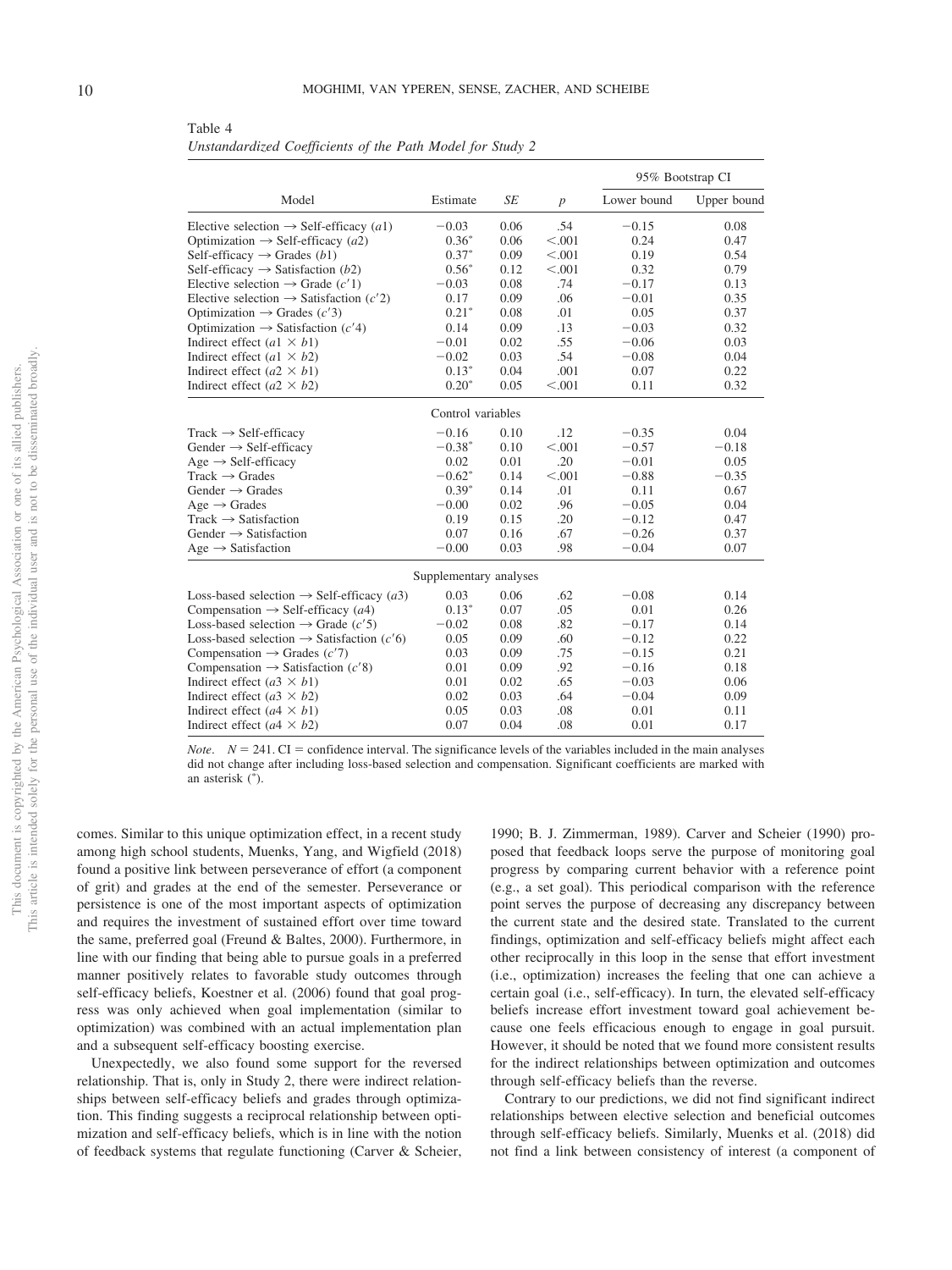|                                                     |          |      |                  | 95% Bootstrap CI |             |  |  |  |  |  |
|-----------------------------------------------------|----------|------|------------------|------------------|-------------|--|--|--|--|--|
| Model                                               | Estimate | SE   | $\boldsymbol{p}$ | Lower bound      | Upper bound |  |  |  |  |  |
| Self-efficacy $\rightarrow$ Elective selection (a1) | $0.20*$  | 0.09 | .02              | 0.03             | 0.38        |  |  |  |  |  |
| Self-efficacy $\rightarrow$ Optimization (a2)       | $0.51*$  | 0.08 | < .001           | 0.35             | 0.66        |  |  |  |  |  |
| Elective selection $\rightarrow$ Grades (b1)        | $-0.03$  | 0.08 | .74              | $-0.17$          | 0.13        |  |  |  |  |  |
| Elective selection $\rightarrow$ Satisfaction (b2)  | 0.17     | 0.09 | .06              | $-0.01$          | 0.35        |  |  |  |  |  |
| Optimization $\rightarrow$ Grades (b3)              | $0.21*$  | 0.08 | .01              | 0.05             | 0.37        |  |  |  |  |  |
| Optimization $\rightarrow$ Satisfaction (b4)        | 0.14     | 0.09 | .13              | $-0.03$          | 0.32        |  |  |  |  |  |
| Self-efficacy $\rightarrow$ Grade $(c'1)$           | $0.37*$  | 0.09 | < 0.001          | 0.19             | 0.54        |  |  |  |  |  |
| Self-efficacy $\rightarrow$ Satisfaction (c'2)      | $0.56*$  | 0.12 | < 0.001          | 0.32             | 0.79        |  |  |  |  |  |
| Indirect effect $(a1 \times b1)$                    | $-0.01$  | 0.02 | .77              | $-0.05$          | 0.02        |  |  |  |  |  |
| Indirect effect (a1 $\times$ b2)                    | 0.03     | 0.02 | .12              | 0.00             | 0.10        |  |  |  |  |  |
| Indirect effect (a2 $\times$ b3)                    | $0.11*$  | 0.04 | .02              | 0.03             | 0.21        |  |  |  |  |  |
| Indirect effect ( $a2 \times b4$ )                  | 0.07     | 0.05 | .14              | $-0.02$          | 0.17        |  |  |  |  |  |
| Control variables                                   |          |      |                  |                  |             |  |  |  |  |  |
| $Track \rightarrow Electric selection$              | $-0.01$  | 0.14 | .94              | $-0.28$          | 0.28        |  |  |  |  |  |
| Gender $\rightarrow$ Elective selection             | 0.13     | 0.15 | .38              | $-0.14$          | 0.45        |  |  |  |  |  |
| Age $\rightarrow$ Elective selection                | 0.01     | 0.04 | .75              | $-0.09$          | 0.05        |  |  |  |  |  |
| $Track \rightarrow Optimization$                    | 0.12     | 0.13 | .36              | $-0.14$          | 0.38        |  |  |  |  |  |
| Gender $\rightarrow$ Optimization                   | $0.48*$  | 0.13 | < 0.001          | 0.23             | 0.76        |  |  |  |  |  |
| Age $\rightarrow$ Optimization                      | $-0.01$  | 0.02 | .71              | $-0.07$          | 0.02        |  |  |  |  |  |
| $Track \rightarrow Grades$                          | $-0.60*$ | 0.14 | < 0.001          | $-0.88$          | $-0.35$     |  |  |  |  |  |
| Gender $\rightarrow$ Grades                         | $0.39*$  | 0.14 | .01              | 0.11             | 0.67        |  |  |  |  |  |
| $Age \rightarrow Grades$                            | $-0.00$  | 0.02 | .96              | $-0.05$          | 0.04        |  |  |  |  |  |
| $Track \rightarrow Satisfactor$                     | 0.19     | 0.15 | .20              | $-0.12$          | 0.47        |  |  |  |  |  |
| Gender $\rightarrow$ Satisfaction                   | 0.07     | 0.16 | .67              | $-0.26$          | 0.37        |  |  |  |  |  |
| Age $\rightarrow$ Satisfaction                      | $-0.00$  | 0.03 | .98              | $-0.04$          | 0.07        |  |  |  |  |  |

<span id="page-11-0"></span>Table 5 *Unstandardized Coefficients of the Reversed Path Model in Study 2*

*Note.*  $N = 241$ . CI = confidence interval. Significant coefficients are marked with an asterisk  $(^{*})$ .

grit) and high school students' grades at the end of the semester. Similar to elective selection, consistency of interest concerns sustained focus on a preferred goal. Muenks et al. (2018) argued that in high school students, pursuing many goals simultaneously, as opposed to being selective, is the norm rather than the exception. Indeed, it has been shown that elective selection increases with age and peaks in late adulthood (Freund & Baltes, 2002). Other life span models also support the idea that young adults need to keep their options open to successfully pursue their goals and plans (Heckhausen & Schulz, 1993).

#### **Theoretical Implications**

In the present study, we ventured a first attempt at uncovering the underlying mechanisms between certain SOC components and beneficial outcomes in the educational context. A few studies have considered the conjoint effects of SOC components and selfefficacy beliefs (Wiese & Heidemeier, 2012) or related constructs such as self-esteem (Wiese et al., 2000) on beneficial outcomes. However, none of those studies were aimed at explaining how SOC components affect beneficial outcomes. Furthermore, none of those studies were conducted in the educational context. The present study was a first attempt at explaining how actionregulation in the form of effort investment is positively related to grades and study satisfaction, that is, through self-efficacy beliefs.

Furthermore, by looking at the use of all SOC components separately, we empirically tested more fine-grained predictions of the SOC model than most previous studies. Our results challenge SOC theory, which claims that it is the combination (or "orchestration") of all components that positively affects functioning and well-being (Baltes, 1997; Freund & Baltes, 2000). In the present study, we found a positive indirect effect on our outcome variables through self-efficacy beliefs only for optimization. As discussed earlier, during young adulthood, loss-based selection and compensation may be unrelated to favorable outcomes because the negative notion of a resource loss overshadows the positive outcomes of resource-preservation. In line with this, Ebner and colleagues (2006) showed that among young adults, focusing on lossprevention is negatively associated with well-being.

Finally, we contribute to educational, motivation, and life span research through the consideration of key constructs drawn from two different and rarely connected theoretical perspectives to explain academic performance and study satisfaction. Specifically, in the present study, we combined the motivational concept of selfefficacy with a general model of action-regulation that defines and explains successful life span development. In doing so, we not only provided yet another context to which SOC components can be applied, and hence, tested the generalizability of the model, but also aimed at empirically bridging the gap between motivation and life span research in the educational context.

#### **Practical Implications**

Given the alarming number of students who are unhappy or have difficulties achieving satisfactory outcomes during their studies (American College Health Association, 2017), the present results can be used to guide educators in helping students increase their academic performance and well-being by showing them how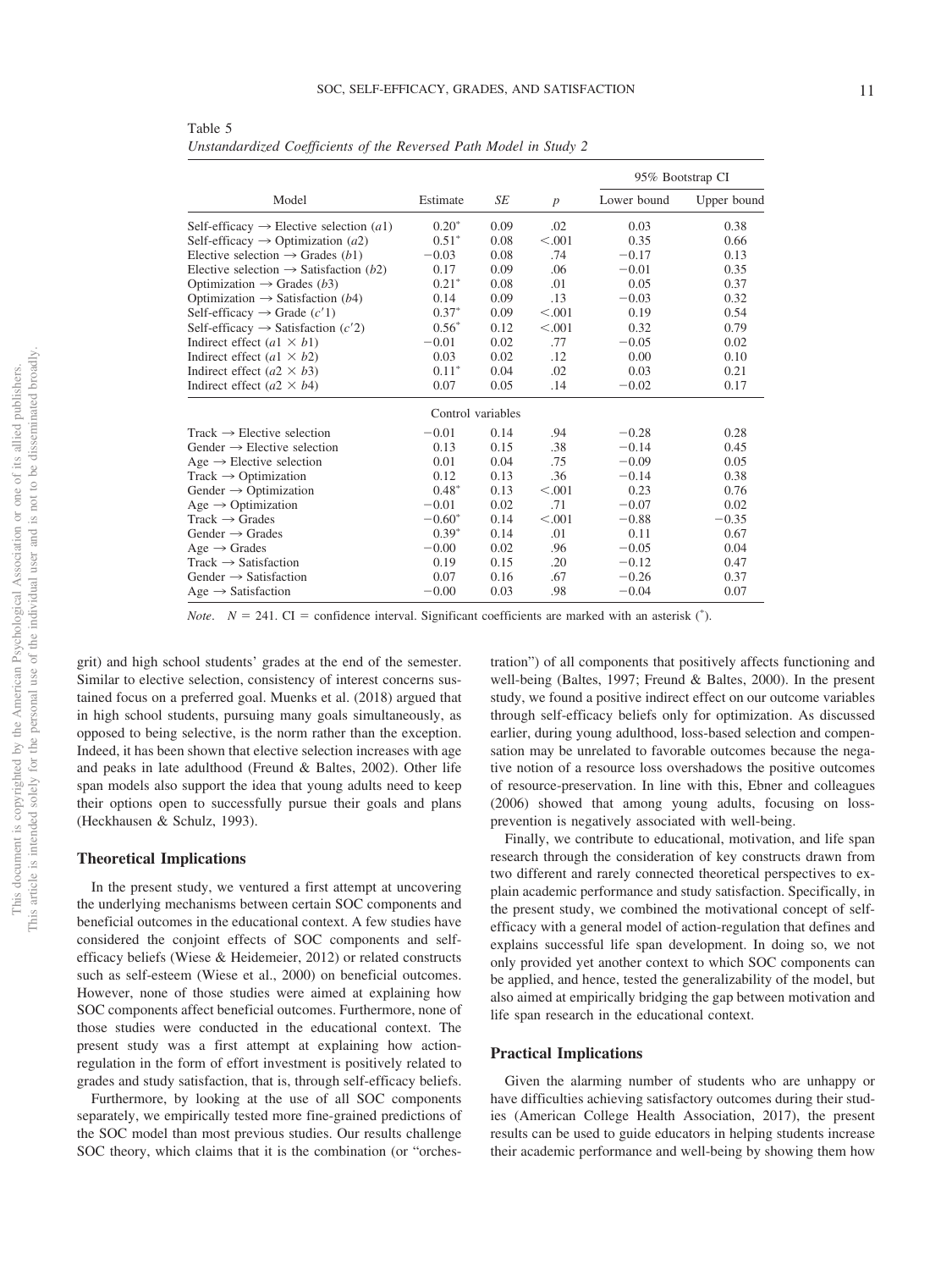to engage in optimization activities. Freund and Baltes (2000) argued that equifinality is an essential component of optimization, because goals can always be achieved in many different ways (Kruglanski, 1996). Accordingly, to engage in efficient goal pursuit (i.e., optimization), it is of the utmost importance to know what to do, when to do it, and in what situation (Freund & Baltes, 2000). Applied to the educational context, we recommend that educators (a) help students identify their goals and the means that are needed for goal pursuit and eventual goal achievement, (b) provide students with the right tools and skills, and (c) teach students to read and recognize situational cues to act on certain goals. The ultimate goal of optimization training is that students become active agents of their personal goals and resources that are needed to optimize goal pursuit, and learn to apply optimization activities without the help of educators.

Additionally, building on our finding that there are indirect links between optimization and academic outcomes through selfefficacy beliefs, we recommend self-efficacy-enhancing training that refers to optimization. We believe that in college, students themselves can best administer this training given that college students are often taught in large groups that exceed the capacities of a single educator to train each student individually. For example, Koestner and colleagues (2006) implemented self-efficacyboosting training with the following steps: (a) formulating a goal that had already been achieved similar to the goal that is currently being pursued, (b) thinking of someone similar to oneself who has already attained the goal that is being pursued (i.e., has successfully optimized), and (c) thinking of an individual who could offer support for the goal. These steps are based on the four sources of information that can help to determine one's own skills and capabilities (i.e., physiological reactions, vicarious experiences, persuasion, and performance; Bandura, 1977; Schunk & Meece, 2006). Interestingly, by engaging in this self-administered training, students already take the first steps toward successful optimization. As mentioned earlier, goal implementation in combination with the self-efficacy boosting training resulted in goal progress. Thus, we recommend that additional to training students to use optimization in the best way, students should be encouraged to engage proactively in these self-efficacy-boosting steps to perform at their best.

#### **Limitations and Future Directions**

A number of limitations of our study should be considered. First, the prospective nature of the present study does not allow any causal inferences. While we partially addressed this issue by assessing grades at the end of the academic year and by testing reversed models, SOC components, self-efficacy beliefs, and study satisfaction were assessed at the same time. In future research, the experimental-causal-chain approach to mediation may be adopted to test the causality of the indirect relations (Spencer, Zanna, & Fong, 2005). This approach requires a SOC intervention aimed at increasing students' self-efficacy beliefs, and subsequently, a selfefficacy intervention aimed at increasing students' grades and study satisfaction. This latter training may aim at improving persuasion, vicarious learning, and performance (e.g., Koestner et al., 2006; Luzzo, Hasper, Albert, Bibby, & Martinelli Jr, 1999). A promising SOC intervention has recently been developed in a group of nurses, with the main steps being the introduction to the SOC model and the development of a limited number of main

goals (Müller, Heiden, Herbig, Poppe, & Angerer, 2016; Müller, Weigl, Heiden, Rudolph, & Angerer, 2017). A second module consisted of the practical implementation of and possible adjustments to the action-plan. The training course ended after eight weeks with reflection and discussion of possible future applications of SOC components. Similar steps could be implemented in a student sample by having students specify their academic goals at the beginning of the academic year, asking them to develop an action-plan with regard to those goals, and revising the action-plan after several weeks to see whether the goals have been achieved. Finally, the action-plan could be revised and improved throughout an entire academic year and goal achievement could be measured at the end of the academic year. Another suggestion for future research is to examine SOC interventions at a more microlevel, for example, from one exam to the next. Studies at such a specific level may reveal that action-regulatory strategies other than optimization might be effective as well.

Second, in a review of students' achievement values, goal orientation, interests, and performance outcomes, Wigfield and Cambria (2010) showed that in college students, there were clear relationships between (among other things) intrinsic motivation, interests, and performance outcomes. Other researchers found that college students engaged in more self-regulation strategies in their favorite courses (Ben-Eliyahu & Linnenbrink-Garcia, 2015) and in tasks that had a self-directed instructional strategy (Hiemstra, Van Yperen, & Timmerman, 2019). However, college students do not attend university for intrinsic reasons only. They may also be at college because they want to increase their job opportunities and earning power, or they may feel pressured by their parents. Future studies may aim at investigating SOC use in relation to intrinsic versus extrinsic goals. Researchers may first ask students to list their most important intrinsic and extrinsic goal, and next, ask them to respond to the SOC questionnaire with respect to each specific goal.

Third, as expected, we showed that loss-based components were not related to beneficial outcomes through self-efficacy beliefs. Future studies could elaborate on these nonfindings. For instance, under what conditions may loss-based regulation be beneficial to young college students? Loss-based regulation is possibly relevant only in populations that have to manage a great deal of losses, such as students who have to manage chronic illnesses, or students who have experienced high-impact life events such as parenthood. Furthermore, college students in general might not have many opportunities to develop loss-oriented regulation because normatively they come from families with higher socioeconomic status and therefore have a larger pool of resources compared to their low-socioeconomic-status mates. Additionally, the use of SOC components might be dependent on the environmental context and the resources and demands that each environment provides and poses on the students.

Finally, we recommend that future research focuses on developing a SOC instrument that measures each component more reliably. As noted earlier, some SOC components only reach mediocre levels of reliability which leaves room for improvement in future endeavors to improve the assessment of SOC. Relatedly, these measures should be further developed in different languages and countries to test the generalizability of our findings. The present study was conducted in one particular university in the Netherlands. In future studies different colleges and environments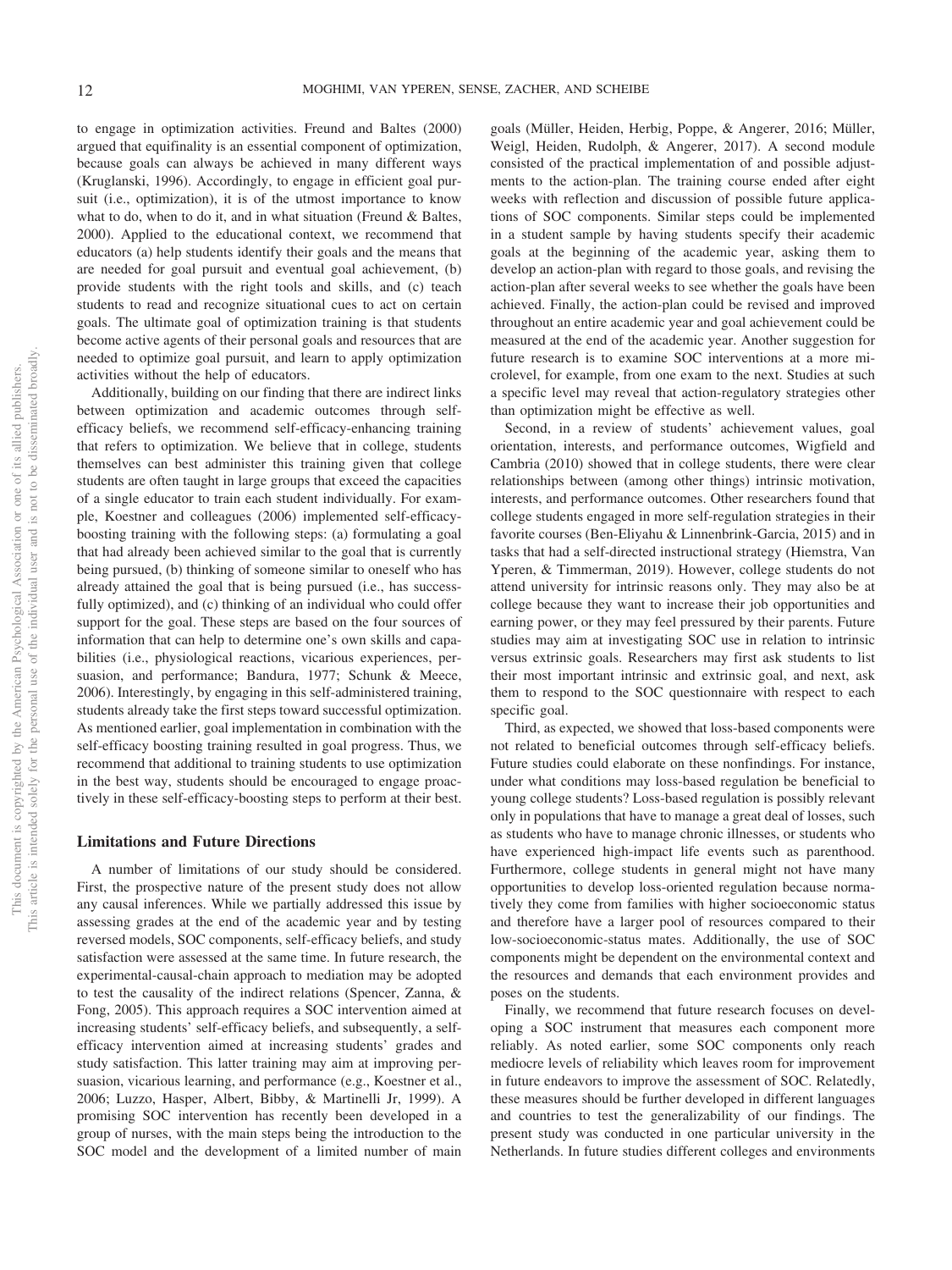may be included and/or different groups of students within the same college (e.g., based on socioeconomic status, gender, age, ethnicity) may be taken into account. We are, however, confident that our theory-based findings can largely be replicated in other college environments, both within and outside the Netherlands.

#### **Conclusion**

The present study was one of the first attempts at combining life span and motivational theories in the educational context and explaining academic outcomes with specific SOC components. The results consistently showed that investing effort, time, and attention in selected goals (i.e., optimization) was positively related to college students' end-of-first-year average grade and study satisfaction through self-efficacy beliefs. Based on these findings, we recommend that practitioners and educators teach students how to identify goals, the means that are needed for goal pursuit, strategies that can be employed to achieve goals, and how to recognize situational cues that allow goal pursuit. These optimization-oriented strategies together with self-efficacy-boosting training have the potential to increase grades and satisfaction in students.

#### **References**

- Abraham, J. D., & Hansson, R. O. (1995). Successful aging at work: An applied study of selection, organization, optimization, and compensation through impression management. *The Journals of Gerontology Series B, Psychological Sciences and Social Sciences, 50,* 94 –103. [http://dx.doi](http://dx.doi.org/10.1093/geronb/50B.2.P94) [.org/10.1093/geronb/50B.2.P94](http://dx.doi.org/10.1093/geronb/50B.2.P94)
- American College Health Association. (2017). *Publications and reports ACAH NCHA*. Retrieved August 1, 2018, from [https://www.acha.org/](https://www.acha.org/NCHA/ACHA-NCHA_Data/Publications_and_Reports/NCHA/Data/Reports_ACHA-NCHAIIc.aspx) [NCHA/ACHA-NCHA\\_Data/Publications\\_and\\_Reports/NCHA/Data/](https://www.acha.org/NCHA/ACHA-NCHA_Data/Publications_and_Reports/NCHA/Data/Reports_ACHA-NCHAIIc.aspx) [Reports\\_ACHA-NCHAIIc.aspx](https://www.acha.org/NCHA/ACHA-NCHA_Data/Publications_and_Reports/NCHA/Data/Reports_ACHA-NCHAIIc.aspx)
- Anderson, E. S., Wojcik, J. R., Winett, R. A., & Williams, D. M. (2006). Social-cognitive determinants of physical activity: The influence of social support, self-efficacy, outcome expectations, and self-regulation among participants in a church-based health promotion study. *Health Psychology, 25,* 510 –520. [http://dx.doi.org/10.1037/0278-6133.25.4](http://dx.doi.org/10.1037/0278-6133.25.4.510) [.510](http://dx.doi.org/10.1037/0278-6133.25.4.510)
- Bajor, J. K., & Baltes, B. B. (2003). The relationship between selection optimization with compensation, conscientiousness, motivation, and performance. *Journal of Vocational Behavior, 63,* 347–367. [http://dx.doi](http://dx.doi.org/10.1016/S0001-8791%2802%2900035-0) [.org/10.1016/S0001-8791\(02\)00035-0](http://dx.doi.org/10.1016/S0001-8791%2802%2900035-0)
- Baltes, P. B. (1997). On the incomplete architecture of human ontogeny: Selection, optimization, and compensation as foundation of developmental theory. *American Psychologist, 52,* 366 –380. [http://dx.doi.org/](http://dx.doi.org/10.1037/0003-066X.52.4.366) [10.1037/0003-066X.52.4.366](http://dx.doi.org/10.1037/0003-066X.52.4.366)
- Baltes, P. B., & Baltes, M. M. (Eds.). (1990). Psychological perspectives on successful aging: The model of selective optimization with compensation. *Successful aging: Perspectives from the behavioral sciences* (pp. 1–34). New York, NY: Cambridge University Press. [http://dx.doi.org/](http://dx.doi.org/10.1017/CBO9780511665684.003) [10.1017/CBO9780511665684.003](http://dx.doi.org/10.1017/CBO9780511665684.003)
- Baltes, P. B., Baltes, M. M., Freund, A. M., & Lang, F. R. (1999). *The measurement of selection, optimization, and compensation (SOC) by self report: Technical report 1999*. Berlin, Germany: Max-Planck-Institut für Bildungsforschung.
- Bandura, A. (1977). Self-efficacy: Toward a unifying theory of behavioral change. *Psychological Review, 84,* 191–215. [http://dx.doi.org/10.1037/](http://dx.doi.org/10.1037/0033-295X.84.2.191) [0033-295X.84.2.191](http://dx.doi.org/10.1037/0033-295X.84.2.191)
- Bandura, A. (1993). Perceived self-efficacy in cognitive development and functioning. *Educational Psychologist, 28,* 117–148. [http://dx.doi.org/](http://dx.doi.org/10.1207/s15326985ep2802_3) [10.1207/s15326985ep2802\\_3](http://dx.doi.org/10.1207/s15326985ep2802_3)
- Ben-Eliyahu, A., & Linnenbrink-Garcia, L. (2015). Integrating the regulation of affect, behavior, and cognition into self-regulated learning paradigms among secondary and post-secondary students. *Metacognition and Learning, 10,* 15– 42. [http://dx.doi.org/10.1007/s11409-014-](http://dx.doi.org/10.1007/s11409-014-9129-8) [9129-8](http://dx.doi.org/10.1007/s11409-014-9129-8)
- Betz, E. L., Betz, N. E., & Menne, J. W. (1989). *Manual for the college student satisfaction questionnaire*. Unpublished manual, the Ohio State University at Columbus, Columbus, OH.
- Bouffard-Bouchard, T., Parent, S., & Larivee, S. (1991). Influence of self-efficacy on self-regulation and performance among junior and senior high-school age students. *International Journal of Behavioral Development, 14,* 153–164. [http://dx.doi.org/10.1177/01650254910](http://dx.doi.org/10.1177/016502549101400203) [1400203](http://dx.doi.org/10.1177/016502549101400203)
- Caprara, G. V., Barbaranelli, C., Steca, P., & Malone, P. S. (2006). Teachers' self-efficacy beliefs as determinants of job satisfaction and students' academic achievement: A study at the school level. *Journal of School Psychology, 44,* 473– 490. [http://dx.doi.org/10.1016/j.jsp.2006](http://dx.doi.org/10.1016/j.jsp.2006.09.001) [.09.001](http://dx.doi.org/10.1016/j.jsp.2006.09.001)
- Caprara, G. V., Vecchione, M., Alessandri, G., Gerbino, M., & Barbaranelli, C. (2011). The contribution of personality traits and selfefficacy beliefs to academic achievement: A longitudinal study. *The British Journal of Educational Psychology, 81,* 78 –96. [http://dx.doi.org/](http://dx.doi.org/10.1348/2044-8279.002004) [10.1348/2044-8279.002004](http://dx.doi.org/10.1348/2044-8279.002004)
- Carver, C., & Scheier, M. F. (1990). Origins and functions of positive and negative affect: A control-process view. *Psychological Review, 97,* 19 –35.<http://dx.doi.org/10.1037/0033-295X.97.1.19>
- Chemers, M. M., Hu, L.-T., & Garcia, B. F. (2001). Academic self-efficacy and first-year college student performance and adjustment. *Journal of Educational Psychology, 93,* 55– 64. [http://dx.doi.org/10.1037/0022-](http://dx.doi.org/10.1037/0022-0663.93.1.55) [0663.93.1.55](http://dx.doi.org/10.1037/0022-0663.93.1.55)
- Chen, G., Gully, S. M., & Eden, D. (2001). Validation of a new general self-efficacy scale. *Organizational Research Methods*, 4, 62-83. [http://](http://dx.doi.org/10.1177/109442810141004) [dx.doi.org/10.1177/109442810141004](http://dx.doi.org/10.1177/109442810141004)
- <span id="page-13-0"></span>Chou, K.-L., & Chi, I. (2002). Financial strain and life satisfaction in Hong Kong elderly Chinese: Moderating effect of life management strategies including selection, optimization, and compensation. *Aging & Mental Health, 6,* 172–177.<http://dx.doi.org/10.1080/13607860220126781>
- Clemes, M. D., Gan, C. E. C., & Kao, T.-H. (2008). University student satisfaction: An empirical analysis. *Journal of Marketing for Higher Education, 17,* 292–325.<http://dx.doi.org/10.1080/08841240801912831>
- De Lange, A. H., Van Yperen, N. W., Van der Heijden, B. I. J. M., & Bal, P. M. (2010). Dominant achievement goals of older workers and their relationship with motivation-related outcomes. *Journal of Vocational Behavior, 77,* 118 –125.<http://dx.doi.org/10.1016/j.jvb.2010.02.013>
- Demerouti, E., Bakker, A. B., & Leiter, M. (2014). Burnout and job performance: The moderating role of selection, optimization, and compensation strategies. *Journal of Occupational Health Psychology, 19,* 96 –107.<http://dx.doi.org/10.1037/a0035062>
- DeWitz, S. J., & Walsh, W. B. (2002). Self-efficacy and college student satisfaction. *Journal of Career Assessment, 10,* 315–326. [http://dx.doi](http://dx.doi.org/10.1177/10672702010003003) [.org/10.1177/10672702010003003](http://dx.doi.org/10.1177/10672702010003003)
- Dolbier, C. L., Webster, J. A., McCalister, K. T., Mallon, M. W., & Steinhardt, M. A. (2005). Reliability and validity of a single-item measure of job satisfaction. *American Journal of Health Promotion, 19,* 194 –198.<http://dx.doi.org/10.4278/0890-1171-19.3.194>
- Douglas, J., McClelland, R., & Davies, J. (2008). The development of a conceptual model of student satisfaction with their experience in higher education. *Quality Assurance in Education, 16,* 19 –35. [http://dx.doi.org/](http://dx.doi.org/10.1108/09684880810848396) [10.1108/09684880810848396](http://dx.doi.org/10.1108/09684880810848396)
- Duckworth, A. L., White, R. E., Matteucci, A. J., Shearer, A., & Gross, J. J. (2016). A stitch in time: Strategic self-control in high school and college students. *Journal of Educational Psychology, 108,* 329 –341. [http://dx](http://dx.doi.org/10.1037/edu0000062) [.doi.org/10.1037/edu0000062](http://dx.doi.org/10.1037/edu0000062)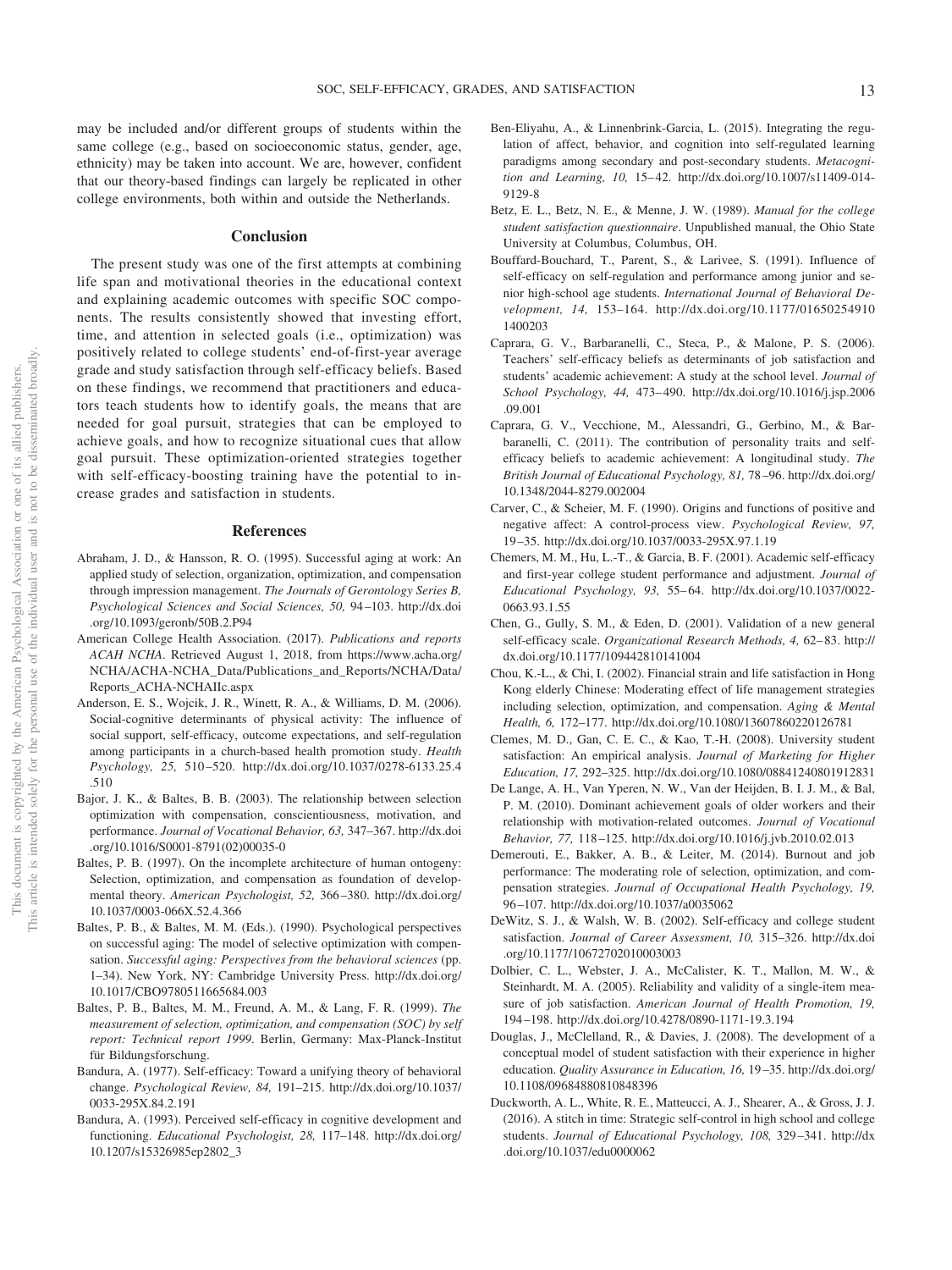- Ebner, N. C., Freund, A. M., & Baltes, P. B. (2006). Developmental changes in personal goal orientation from young to late adulthood: From striving for gains to maintenance and prevention of losses. *Psychology and Aging, 21,* 664 – 678.<http://dx.doi.org/10.1037/0882-7974.21.4.664>
- Fisher, G. G., Matthews, R. A., & Gibbons, A. M. (2016). Developing and investigating the use of single-item measures in organizational research. *Journal of Occupational Health Psychology, 21,* 3–23. [http://dx.doi.org/](http://dx.doi.org/10.1037/a0039139) [10.1037/a0039139](http://dx.doi.org/10.1037/a0039139)
- Frayne, C. A., & Latham, G. P. (1987). Application of social training theory to employer self-management of attendance. *Journal of Applied Psychology, 72,* 387–392.<http://dx.doi.org/10.1037/0021-9010.72.3.387>
- Freund, A. M., & Baltes, P. B. (1998). Selection, optimization, and compensation as strategies of life management: Correlations with subjective indicators of successful aging. *Psychology and Aging, 13,* 531–543. <http://dx.doi.org/10.1037/0882-7974.13.4.531>
- Freund, A. M., & Baltes, P. B. (2000). The orchestration of selection, optimization and compensation: An action–theoretical conceptualization of a theory of developmental regulation. In W. J. Perrig & A. Grob (Eds.), *Control of human behavior, mental processes, and consciousness: Essays in honor of the 60th birthday of August Flammer* (pp. 35–58). Mahwah, NJ: Erlbaum Publishers.
- Freund, A. M., & Baltes, P. B. (2002). Life-management strategies of selection, optimization, and compensation: Measurement by self-report and construct validity. *Journal of Personality and Social Psychology, 82,* 642– 662.<http://dx.doi.org/10.1037/0022-3514.82.4.642>
- Freund, A. M., Li, K. Z. H., & Baltes, P. B. (1999). Successful development and aging: The role of selection, optimization, and compensation. In J. Brandtstädter & R. M. Lerner (Eds.), *Action and development: Theory and research through the life span* (pp. 401-434). Thousand Oaks, CA: Sage.<http://dx.doi.org/10.4135/9781452204802.n14>
- Gestsdóttir, S., & Lerner, R. M. (2007). Intentional self-regulation and positive youth development in early adolescence: Findings from the 4-H study of positive youth development. *Developmental Psychology, 43,* 508 –521.<http://dx.doi.org/10.1037/0012-1649.43.2.508>
- Gestsdottir, S., Lewin-Bizan, S., von Eye, A., Lerner, J. V., & Lerner, R. M. (2009). The structure and function of selection, optimization, and compensation in middle adolescence: Theoretical and applied implications. *Journal of Applied Developmental Psychology, 30, 585-600*. <http://dx.doi.org/10.1016/j.appdev.2009.07.001>
- Haase, C. M., Heckhausen, J., & Wrosch, C. (2013). Developmental regulation across the life span: Toward a new synthesis. *Developmental Psychology, 49,* 964 –972.<http://dx.doi.org/10.1037/a0029231>
- Harackiewicz, J. M., Barron, K. E., Tauer, J. M., Carter, S. M., & Elliot, A. J. (2000). Short-term and long-term consequences of achievement goals: Predicting interest and performance over time. *Journal of Educational Psychology, 92,* 316 –330. [http://dx.doi.org/10.1037/0022-0663](http://dx.doi.org/10.1037/0022-0663.92.2.316) [.92.2.316](http://dx.doi.org/10.1037/0022-0663.92.2.316)
- Hayes, A. F. (2017). *Introduction to mediation, moderation, and conditional process analysis: A regression-based approach* (T. D. Little, Ed.). New York, NY: Guilford Press Publications.
- Heckhausen, J., & Farruggia, S. P. (2003). Developmental regulation across the life span: A control theory approach and implications for secondary education. *British Journal of Educational Psychology Monograph Series II: Psychological Aspects of Education—Current Trends, 85,* 85–102.
- Heckhausen, J., & Schulz, R. (1993). Optimisation by selection and compensation: Balancing primary and secondary control in life span development. *International Journal of Behavioral Development, 16,* 287–303. <http://dx.doi.org/10.1177/016502549301600210>
- Heckhausen, J., Wrosch, C., & Schulz, R. (2010). A motivational theory of life-span development. *Psychological Review, 117, 32*-60. [http://dx.doi](http://dx.doi.org/10.1037/a0017668) [.org/10.1037/a0017668](http://dx.doi.org/10.1037/a0017668)
- Hiemstra, D., & Van Yperen, N. W. (2015). The effects of strength-based versus deficit-based self-regulated learning strategies on students' effort

intentions. *Motivation and Emotion, 39,* 656 – 668. [http://dx.doi.org/10](http://dx.doi.org/10.1007/s11031-015-9488-8) [.1007/s11031-015-9488-8](http://dx.doi.org/10.1007/s11031-015-9488-8)

- Hiemstra, D., Van Yperen, N. W., & Timmerman, M. E. (2019). Students' effort allocation to their perceived strengths and weaknesses: The moderating effect of instructional strategy. *Learning and Instruction, 60,* 180 –190.<http://dx.doi.org/10.1016/j.learninstruc.2018.01.003>
- Horton, B. W., & Snyder, C. S. (2009). Wellness: Its impact on student grades and implications for business. *Journal of Human Resources in Hospitality & Tourism, 8,* 215–233. [http://dx.doi.org/10.1080/](http://dx.doi.org/10.1080/15332840802269858) [15332840802269858](http://dx.doi.org/10.1080/15332840802269858)
- Hsieh, P. P. H., Sullivan, J. R., & Guerra, N. S. (2007). A closer look at college students: Self-efficacy and goal orientation. *Journal of Advanced Academics, 18,* 454 – 476.<http://dx.doi.org/10.4219/jaa-2007-500>
- Judge, T. A., & Bono, J. E. (2001). Relationship of core self-evaluations traits—self-esteem, generalized self-efficacy, locus of control, and emotional stability—with job satisfaction and job performance: A metaanalysis. *Journal of Applied Psychology, 86,* 80 –92. [http://dx.doi.org/](http://dx.doi.org/10.1037/0021-9010.86.1.80) [10.1037/0021-9010.86.1.80](http://dx.doi.org/10.1037/0021-9010.86.1.80)
- Koestner, R., Horberg, E. J., Gaudreau, P., Powers, T., Dio, P., Di Bryan, C., . . . Salter, N. (2006). Bolstering implementation plans for the long haul: The benefits of simultaneously boosting self-concordance or selfefficacy. *Personality and Social Psychology Bulletin, 32,* 1547–1558. <http://dx.doi.org/10.1177/0146167206291782>
- Kruglanski, A. W. (1996). Goals as knowledge structures. In P. M. Gollwitzer & J. A. Bargh (Eds.), *Linking cognition and motivation to behavior: The psychology of action* (pp. 599-618). New York, NY: Guilford Press.
- Kuncel, N. R., & Hezlett, S. A. (2007). Assessment. Standardized tests predict graduate students' success. *Science, 315,* 1080 –1081. [http://dx](http://dx.doi.org/10.1126/science.1136618) [.doi.org/10.1126/science.1136618](http://dx.doi.org/10.1126/science.1136618)
- Lerner, R. M., Lerner, J. V., Almerigi, J. B., Theokas, C., Phelps, E., Gestsdottir, S., . . . von Eye, A. (2005). Positive youth development, participation in community youth development programs, and community contributions of fifth-grade adolescents: Findings from the first wave of the 4-H study of positive youth development. *The Journal of Early Adolescence, 25,* 17–71. [http://dx.doi.org/10.1177/0272431](http://dx.doi.org/10.1177/0272431604272461) [604272461](http://dx.doi.org/10.1177/0272431604272461)
- Li, K. Z. H., Lindenberger, U., Freund, A. M., & Baltes, P. B. (2001). Walking while memorizing: Age-related differences in compensatory behavior. *Psychological Science, 12,* 230 –237. [http://dx.doi.org/10](http://dx.doi.org/10.1111/1467-9280.00341) [.1111/1467-9280.00341](http://dx.doi.org/10.1111/1467-9280.00341)
- Luzzo, D. A., Hasper, P., Albert, K. A., Bibby, M. A., & Martinelli, E. A., Jr. (1999). Effects of self-efficacy-enhancing interventions on the math/ science self-efficacy and career interests, goals, and actions of career undecided college students. *Journal of Counseling Psychology, 46,* 233–243.<http://dx.doi.org/10.1037/0022-0167.46.2.233>
- Magogwe, J. M., & Oliver, R. (2007). The relationship between language learning strategies, proficiency, age and self-efficacy beliefs: A study of language learners in Botswana. *System, 35,* 338 –352. [http://dx.doi.org/](http://dx.doi.org/10.1016/j.system.2007.01.003) [10.1016/j.system.2007.01.003](http://dx.doi.org/10.1016/j.system.2007.01.003)
- Marsh, H. W., Martin, A. M., Yeung, A. S., & Craven, R. G. (2017). Competence self-perceptions. In A. Elliot & C. S. Dweck (Eds.), *Handbook of competence and motivation: Theory and application* (pp. 85– 115). New York, NY: Guilford Press.
- Ming Chia, Y. (2005). Job offers of multi-national accounting firms: The effects of emotional intelligence, extra-curricular activities, and academic performance. *Accounting Education, 14,* 75–93. [http://dx.doi.org/](http://dx.doi.org/10.1080/0693928042000229707) [10.1080/0693928042000229707](http://dx.doi.org/10.1080/0693928042000229707)
- Moghimi, D., Scheibe, S., & Freund, A. M. (2019). The model of selection, optimization, compensation. In B. B. Baltes, C. W. Rudolph, & H. Zacher (Eds.), *Work across the lifespan* (pp. 81–110). London, United Kingdom: Academic Press. [http://dx.doi.org/10.1016/B978-0-12-](http://dx.doi.org/10.1016/B978-0-12-812756-8.00004-9) [812756-8.00004-9](http://dx.doi.org/10.1016/B978-0-12-812756-8.00004-9)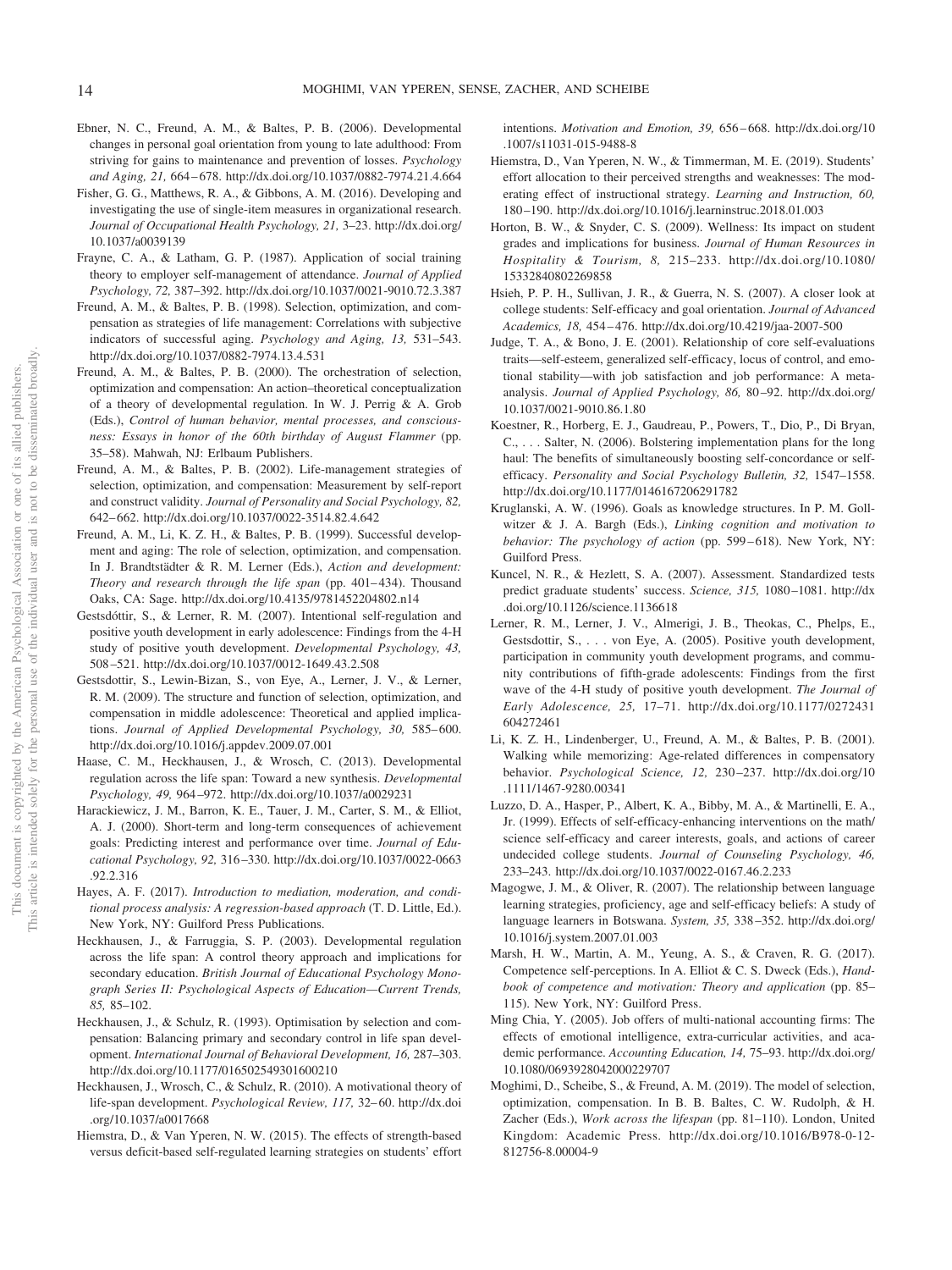- Moghimi, D., Zacher, H., Scheibe, S., & Van Yperen, N. W. (2017). The selection, optimization, and compensation model in the work context: A systematic review and meta-analysis of two decades of research. *Journal of Organizational Behavior, 38,* 247–275. [http://dx.doi.org/10.1002/job](http://dx.doi.org/10.1002/job.2108) [.2108](http://dx.doi.org/10.1002/job.2108)
- Muenks, K., Yang, J. S., & Wigfield, A. (2018). Associations between grit, motivation, and achievement in high school students. *Motivation Science, 4,* 158 –176.<http://dx.doi.org/10.1037/mot0000076>
- Müller, A., Heiden, B., Herbig, B., Poppe, F., & Angerer, P. (2016). Improving well-being at work: A randomized controlled intervention based on selection, optimization, and compensation. *Journal of Occupational Health Psychology, 21,* 169 –181. [http://dx.doi.org/10.1037/](http://dx.doi.org/10.1037/a0039676) [a0039676](http://dx.doi.org/10.1037/a0039676)
- Müller, A., Weigl, M., Heiden, B., Herbig, B., Glaser, J., & Angerer, P. (2013). Selection, optimization, and compensation in nursing: Exploration of job-specific strategies, scale development, and age-specific associations to work ability. *Journal of Advanced Nursing*, 69, 1630– 1642.<http://dx.doi.org/10.1111/jan.12026>
- Müller, A., Weigl, M., Heiden, B., Rudolph, C. W., & Angerer, P. (2017). The age-related effect of job autonomy on depressive symptoms through selective optimization with compensation: A two-wave panel study. *Work, Aging and Retirement, 3,* 379 –392. [http://dx.doi.org/10.1093/](http://dx.doi.org/10.1093/workar/wax004) [workar/wax004](http://dx.doi.org/10.1093/workar/wax004)
- Multon, K., Brown, S., & Lent, R. W. (1991). Relation of self-efficacy beliefs to academic outcomes: A meta-analytic investigation. *Journal of Counseling Psychology, 38,* 30 –38. [http://dx.doi.org/10.1037/0022-](http://dx.doi.org/10.1037/0022-0167.38.1.30) [0167.38.1.30](http://dx.doi.org/10.1037/0022-0167.38.1.30)
- Muthén, L., & Muthén, B. (2007). *Mplus: Statistical analysis with latent variables*. Los Angeles, CA: Author.
- O'Sullivan, G. (2011). The Relationship between hope, eustress, selfefficacy, and life satisfaction among undergraduates. *Social Indicators Research, 101,* 155–172.<http://dx.doi.org/10.1007/s11205-010-9662-z>
- Penningroth, S. L., & Scott, W. D. (2012). Age-related differences in goals: Testing predictions from selection, optimization, and compensation theory and socioemotional selectivity theory. *International Journal of Aging & Human Development, 74,* 87–111. [http://dx.doi.org/10.2190/AG](http://dx.doi.org/10.2190/AG.74.2.a) [.74.2.a](http://dx.doi.org/10.2190/AG.74.2.a)
- Pintrich, P. R., & De Groot, E. V. (1990). Motivational and self-regulated learning components of classroom academic performance. *Journal of Educational Psychology, 82,* 33– 40. [http://dx.doi.org/10.1037/0022-](http://dx.doi.org/10.1037/0022-0663.82.1.33) [0663.82.1.33](http://dx.doi.org/10.1037/0022-0663.82.1.33)
- Poropat, A. E. (2009). A meta-analysis of the five-factor model of personality and academic performance. *Psychological Bulletin, 135,* 322–338. <http://dx.doi.org/10.1037/a0014996>
- Prussia, G. E., Anderson, J. S., & Manz, C. C. (1998). Self-leadership and performance outcomes: The mediating influence of self-efficacy. *Journal of Organizational Behavior, 19,* 523–538. [http://dx.doi.org/10.1002/](http://dx.doi.org/10.1002/%28SICI%291099-1379%28199809%2919:5%3C523::AID-JOB860%3E3.0.CO;2-I) [\(SICI\)1099-1379\(199809\)19:5](http://dx.doi.org/10.1002/%28SICI%291099-1379%28199809%2919:5%3C523::AID-JOB860%3E3.0.CO;2-I)<523::AID-JOB860>3.0.CO;2-I
- Richardson, M., Abraham, C., & Bond, R. (2012). Psychological correlates of university students' academic performance: A systematic review and meta-analysis. *Psychological Bulletin, 138,* 353–387. [http://dx.doi.org/](http://dx.doi.org/10.1037/a0026838) [10.1037/a0026838](http://dx.doi.org/10.1037/a0026838)
- Roth, P. L., BeVier, C. A., Switzer, F. S. I. I. I., & Schippmann, J. S. (1996). Meta-analyzing the relationship between grades and job performance. *Journal of Applied Psychology, 81,* 548 –556. [http://dx.doi.org/](http://dx.doi.org/10.1037/0021-9010.81.5.548) [10.1037/0021-9010.81.5.548](http://dx.doi.org/10.1037/0021-9010.81.5.548)
- Rovniak, L. S., Anderson, E. S., Winett, R. A., & Stephens, R. S. (2002). Social cognitive determinants of physical activity in young adults: A prospective structural equation analysis. *Annals of Behavioral Medicine, 24,* 149 –156. [http://dx.doi.org/10.1207/S15324796ABM2402\\_12](http://dx.doi.org/10.1207/S15324796ABM2402_12)
- Salthouse, T. A. (1996). The processing-speed theory of adult age differences in cognition. *Psychological Review, 103,* 403– 428. [http://dx.doi](http://dx.doi.org/10.1037/0033-295X.103.3.403) [.org/10.1037/0033-295X.103.3.403](http://dx.doi.org/10.1037/0033-295X.103.3.403)
- Schmitt, A., Zacher, H., & Frese, M. (2012). The buffering effect of selection, optimization, and compensation strategy use on the relationship between problem solving demands and occupational well-being: A daily diary study. *Journal of Occupational Health Psychology, 17,* 139 –149.<http://dx.doi.org/10.1037/a0027054>
- Schunk, D. H., & Ertmer, P. A. (2000). Self-regulation and academic learning. In M. Boekaerts & P. R. Pintrich (Eds.), *Handbook of selfregulation* (pp. 631-649). San Diego, CA: Academic Press. [http://dx](http://dx.doi.org/10.1016/B978-012109890-2/50048-2) [.doi.org/10.1016/B978-012109890-2/50048-2](http://dx.doi.org/10.1016/B978-012109890-2/50048-2)
- Schunk, D. H., & Meece, J. L. (2006). Self-efficacy beliefs of adolescents. In F. Pajares & T. Urdan (Eds.), *Self-efficacy development in adolescence* (pp. 71–96). Greenwich, CT: Information Age.
- Senécal, C., Nouwen, A., & White, D. (2000). Motivation and dietary self-care in adults with diabetes: Are self-efficacy and autonomous self-regulation complementary or competing constructs? *Health Psychology, 19,* 452– 457.<http://dx.doi.org/10.1037/0278-6133.19.5.452>
- Sheldon, K. M. (2002). The self-concordance model of healthy goal striving: When personal goals correctly represent the person. In E. L. Deci & R. M. Ryan (Eds.), *Handbook of self-determination research* (pp. 65– 86). Rochester, NY: University of Rochester Press.
- Sheldon, K. M., & Kasser, T. (2001). Goals, congruence, and positive well-being: New empirical support for humanistic theories. *Journal of Humanistic Psychology, 41,* 30 –50. [http://dx.doi.org/10.1177/](http://dx.doi.org/10.1177/0022167801411004) [0022167801411004](http://dx.doi.org/10.1177/0022167801411004)
- Spencer, S. J., Zanna, M. P., & Fong, G. T. (2005). Establishing a causal chain: Why experiments are often more effective than mediational analyses in examining psychological processes. *Journal of Personality and Social Psychology, 89,* 845– 851. [http://dx.doi.org/10.1037/0022-](http://dx.doi.org/10.1037/0022-3514.89.6.845) [3514.89.6.845](http://dx.doi.org/10.1037/0022-3514.89.6.845)
- Stajkovic, A. D., & Luthans, F. (1998). Self-efficacy and work-related performance: A meta-analysis. *Psychological Bulletin, 124,* 240 –261. <http://dx.doi.org/10.1037/0033-2909.124.2.240>
- Stride, C. B., Gardner, S. E., Catley, N., & Thomas, F. (2016). *Mplus code for mediation, moderation and moderated mediation models*. Retrieved from<http://www.offbeat.group.shef.ac.uk/FIO/mplusmedmod.htm>
- Sutherland, P. (1999). The application of Piagetian and neo-Piagetian ideas to further and higher education. *International Journal of Lifelong Education, 18,* 286 –294.<http://dx.doi.org/10.1080/026013799293702>
- Wanous, J. P., Reichers, A. E., & Hudy, M. J. (1997). Overall job satisfaction: How good are single-item measures? *Journal of Applied Psychology, 82,* 247–252.<http://dx.doi.org/10.1037/0021-9010.82.2.247>
- Wiese, B. S., Freund, A. M., & Baltes, P. B. (2000). Selection, optimization, and compensation: An action-related approach to work and partnership. *Journal of Vocational Behavior, 57,* 273–300. [http://dx.doi.org/](http://dx.doi.org/10.1006/jvbe.2000.1752) [10.1006/jvbe.2000.1752](http://dx.doi.org/10.1006/jvbe.2000.1752)
- Wiese, B. S., & Heidemeier, H. (2012). Successful return to work after maternity leave: Self-regulatory and contextual influences. *Research in Human Development, 9,* 317–336. [http://dx.doi.org/10.1080/15427609](http://dx.doi.org/10.1080/15427609.2012.729913) [.2012.729913](http://dx.doi.org/10.1080/15427609.2012.729913)
- Wigfield, A., & Cambria, J. (2010). Students' achievement values, goal orientations, and interest: Definitions, development, and relations to achievement outcomes. *Developmental Review, 30,* 1–35. [http://dx.doi](http://dx.doi.org/10.1016/j.dr.2009.12.001) [.org/10.1016/j.dr.2009.12.001](http://dx.doi.org/10.1016/j.dr.2009.12.001)
- Williams, C. J., Dziurawiec, S., & Heritage, B. (2018). More pain than gain: Effort-reward imbalance, burnout, and withdrawal intentions within a university student population. *Journal of Educational Psychology, 110,* 378 –394.<http://dx.doi.org/10.1037/edu0000212>
- Wilson, F., Kickul, J., & Marlino, D. (2007). Gender, entrepreneurial self-efficacy, and entrepreneurial career intentions: Implications for entrepreneurship education. *Entrepreneurship Theory and Practice, 31,* 387– 406.<http://dx.doi.org/10.1111/j.1540-6520.2007.00179.x>
- Winefield, H. R. (1993). Study-work satisfaction and psychological distress in older university students. *Work and Stress, 7,* 221–228. [http://](http://dx.doi.org/10.1080/02678379308257063) [dx.doi.org/10.1080/02678379308257063](http://dx.doi.org/10.1080/02678379308257063)